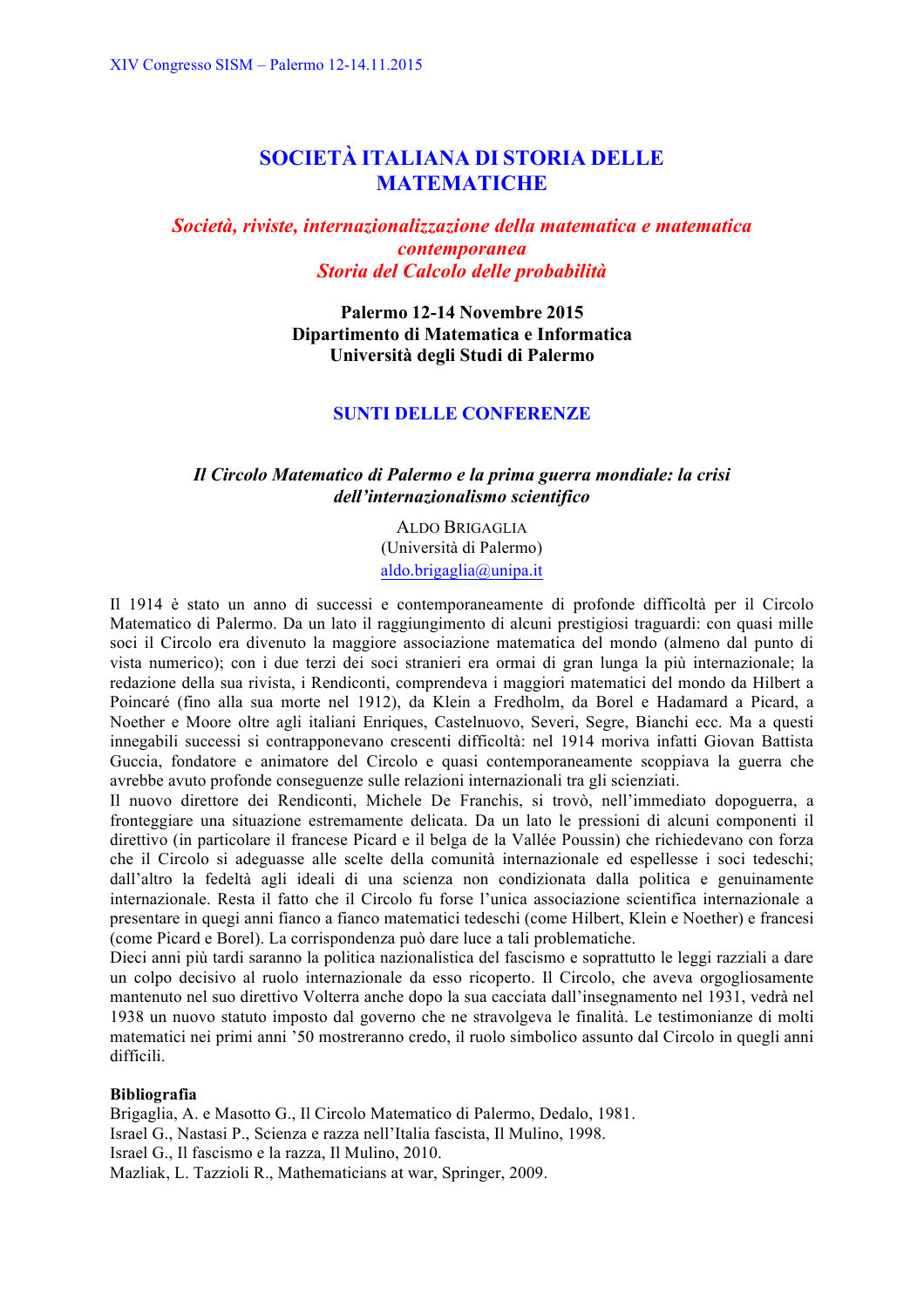# *Leibniz's mathematical handling of insurance problems, demography, and life annuities*

EBERHARD KNOBLOCH (Università di Berlino) eberhard.knobloch@tu-berlin.de

Leibniz was deeply interested in insurance problems, political arithmetic, demography, and life annuities. Thus he was well acquainted with the writings of John Graunt, William Petty, Jan de Witt. His own studies in this respect remained unpublished. His fifty most important papers dealing with actuarial theory and financial mathematica were published for the first time only in 2000.

The lecture will explain his main ideas that combined law, politics, and mathematics:

1. How should one calculate the current value of a sum of money that is to be paid in the future? This problem was crucial for the purchase of life annuities.

2. Statistics is essential for the sake of good governance of the state. Leibniz was a pioneer of mathematical modeling of reality.

3. What is the just price of a life annuity? Leibniz called life annuities of associations of men of different ages the apogee of this study. The calculations were based on combinatorics and probability theory.

4. Life annuities seemed to be the appropriate means for eliminating excessive indebtedness of states.

# *The "Centre Belge de Recherches Mathématiques" (CBRM 1948-1975) and its influence on mathematics in Belgium and elsewhere*

JEAN MAWHIN (Catholic University of Louvain) jean.mawhin@uclouvain.be

The "Centre Belge de Recherches Mathématiques" was created in 1948 at the initiative of the Belgian geometer Lucien Godeaux, professor at the University of Liège. Its aim was:

1. The organization of conferences devoted to well-defined questions, where foreign mathematicians can be invited.

2. The organization of lectures by foreign mathematicians traveling near Belgium.

3. The help to young Belgian mathematicians wanting to attend mathematical lectures given in Belgian universities.

4. The organization of centers of mathematical computing.

The first aim was fully met by the organization of more than twenty conferences gathering the most distinguished mathematicians of the time and selected established or promising Belgian mathematicians. Some of the most striking mathematical discoveries of the period were presented there for the first time in those conferences.

The proceedings were always published and constitute an important source of information for the evolution of mathematics after the Second World War.

# *The status of probability theory in a Laplacian world*

IVO SCHNEIDER (Münchner Zentrum für Wissenschafts-und Technikgeschichte, Deutsches Museum) ivo.schneider@unibw.de

It was only with the *Ars conjectandi* of Jakob Bernoulli, posthumously published in 1712, that probability was introduced as the central concept of a future calculus of probabilities or a mathematical theory of probability. After Jakob Bernoulli it was Abraham De Moivre who had offered in the second and third editions of his *Doctrine of Chances* a first theory of probability capable of integrating new areas beyond problems of games of chance like insurance depending on human mortality or later error theory, which were understood as applications of this central concept.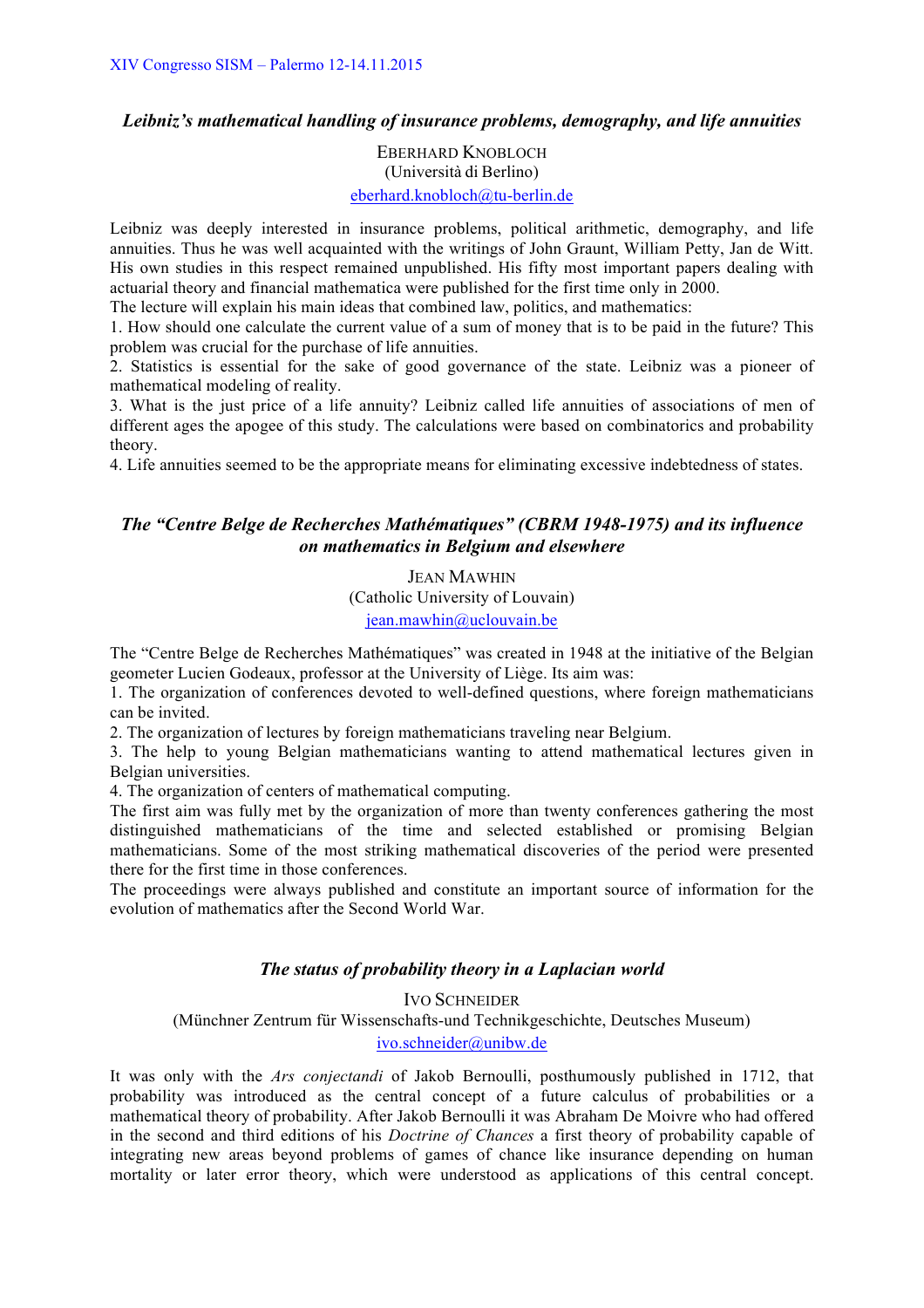Seemingly it was the great appeal of this developing new mathematical field with its challenging new mathematical problems, which initially caused Lagrange and Laplace in the 1770ies to begin with a French translation of the *Doctrine of Chances*. Why this project was given up soon afterwards is unknown. The religious zeal which induced de Moivre to interpret his most important result, today described as the local central limit theorem, as a proof of the existence and the activity of God, was next to the mathematical quality of de Moivre's work a motive to publish in 1776 an Italian translation of de Moivre's work on annuities on lives in the *Doctrine of Chances*. On the other hand it seems clear, that Laplace who had repeatedly ridiculed attempts to justify religion by science and mathematics, did not subscribe to de Moivre's world view. So Laplace and Lagrange restricted their efforts in the 1770ies and until the 1780ies to an extension of the analytical methods introduced by De Moivre leading eventually to Laplace's theory of generating functions.

The most influential advocate for the integration of probability theory into the system of public education was Condorcet, who next to several contributions to probability theory had designed in 1786 the mathematical curriculum of the Lycée in Paris. However, Lacroix, who was responsible for the course in probability theory in 1787 at the Lycée, did not succeed in attracting the interest of sufficiently many students and so was dismissed from this post.

Delambre's and to a great deal Lacroix's report of the progress made in the mathematical sciences between 1789 and 1808 with its 362 pages did not contain anything dealing with probability theory. So, for the two decades after the begin of the French Revolution probability theory could not claim any status according to this most representative account of the time concerning the results achieved in mathematics and its applications.

Even if Condorcet was mentioned three times in this report his posthumously published *Elémens du calcul des probabilités* from 1805 did not figure in it just as little as the text of the tenth and last of the ten mathematical lectures delivered at the Ècole normale in 1795 published in 1800. In it Laplace had set forth the benefits of the theory of probability to his audience.

In 1812 appeared as an introduction to Laplace's *Théorie analytique des probabilités* a substantially augmented version of this tenth lecture at the École normale. In the following years this augmented version appeared in several editions as an independent work under the title *Essai philosophique sur les probabilités*. In it Laplace, now as the leader of French science and as the propagator of a Laplacian world view, had declared the theory of probability as the best guide in those areas of science where its problems had still not reached a satisfactory rational explanation. Accordingly probability theory should now be considered as the most useful mathematical subject for the system of public instruction. As such its status had climbed from zero in Delambre's report to the highest imaginable in a few years.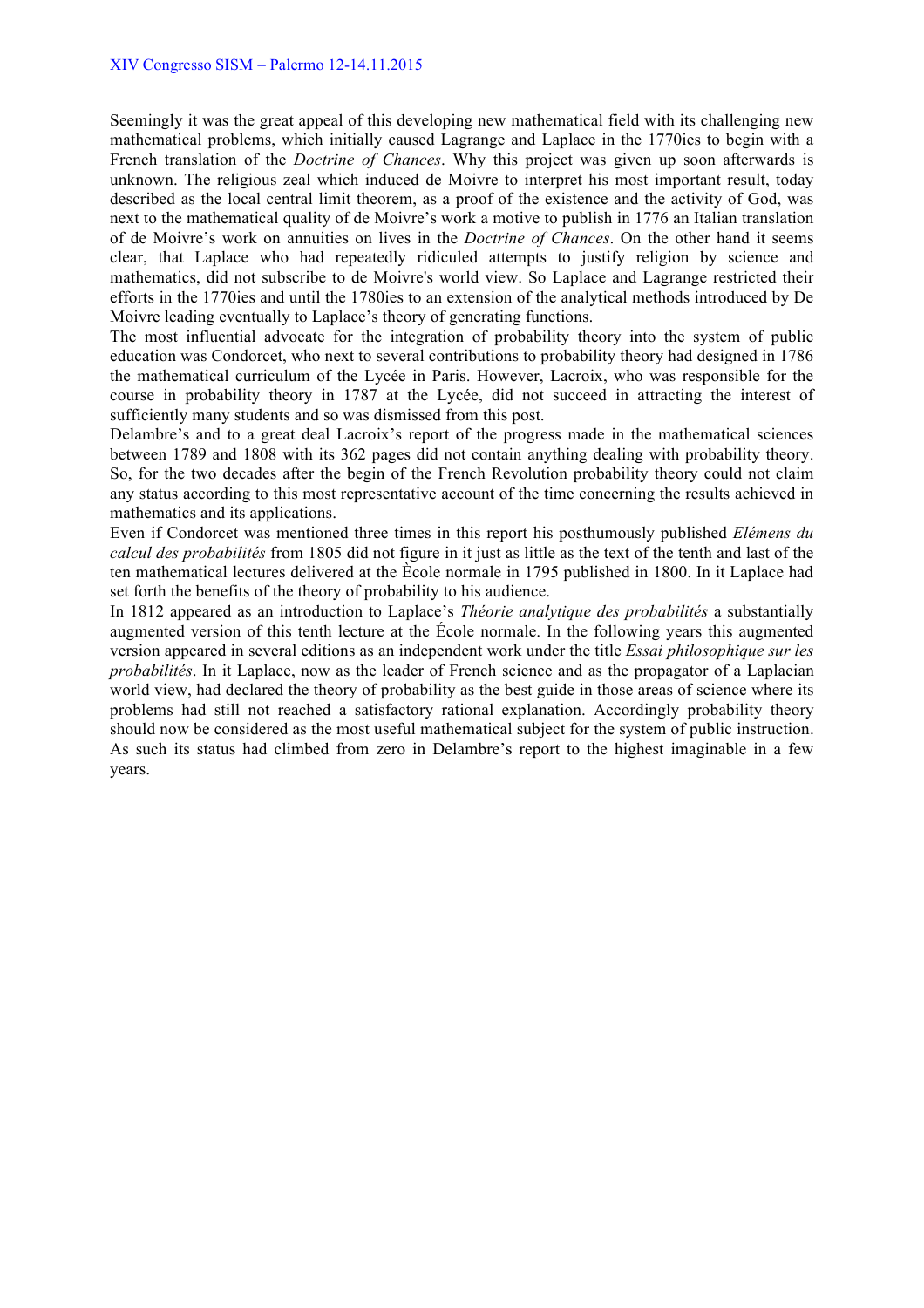# **SUNTI DELLE COMUNICAZIONI**

### *Ultimi anni dell'800 e primi del '900: Lebesgue, Baire, Vitali a confronto*

LOREDANA BIACINO (Università di Napoli)

loredana.biacino2@unina.it

La teoria della misura e dell'integrazione si è sviluppata negli ultimi anni dell''800 e nei primi anni del '900, soprattutto in Francia e Italia, contemporaneamente alla teoria delle funzioni; sia per l'una che per l'altra andavano via via assumendo un importante ruolo nuovi enti matematici, insiemi e funzioni, che non si erano ancora presentati, fino a pochi anni prima, nella pratica matematica, lontani come erano dall'intuizione geometrica, e che, quando a volte si erano affacciati, erano stati accolti dalla maggior parte dei matematici con grande diffidenza.

In questa comunicazione metterò in risalto la continuità delle nuove teorie con la matematica classica, ad esempio mettendo a confronto le dimostrazioni di Lebesgue e di Vitali della caratterizzazione delle funzioni integrabili secondo Riemann; e nel contempo la determinazione a volte di allontanarsene per percorrere nuove vie, esponendo ad esempio il problema affrontato da Baire circa le condizioni nelle quali una funzione reale qualsiasi è limite di una successione di funzioni continue.

Come osserva Lebesgue nelle Notices d'Histoire de Mathématiques, se dei matematici si erano interessati alle variabili reali fino a quel tempo era stato incidentalmente e in vista delle variabili complesse di cui ci si occupava quasi esclusivamente dopo la loro introduzione nel diciannovesimo secolo. Baire per primo consacra tutta la sua attività matematica al loro studio. Nella presente comunicazione viene inoltre data la definizione delle classi di funzioni di Baire, qualche esempio, si accenna allo studio che loro dedica il de La Vallée Poussin, gli interventi sul tema da parte di Lebesgue e di Vitali, la possibile trasformazione del problema con l'introduzione della nozione di funzione quasi continua, come sarà in seguito definita da Tonelli, il teorema di Lusin-Vitali, il teorema sui limiti delle funzioni quasi continue, corollario del teorema di Severini-Egoroff.

#### **Bibliografia**

R. Baire, *Sur les fonctions de variables réelles*, Annali di Matematica, Vol.3, Issue 1, (1899) pp. 1- 123.

R. Baire, *Leçons sur les fonctions discontinues*, redigé par A. Denjoy, Gauthier-Villars, Paris, 1905.

H. Lebesgue, Leçons sur l'intégration et la recherche des fonctions primitives, Gauthier-Villars, 1904.

H. Lebesgue, Une propriété caractéristique des fonctions de classe 1 , Bull. S. M. F., 32,(1904) pp.229-242.

G. Vitali, Opere sull'analisi reale e complessa. Carteggio, a cura dell'UMI, Cremonese, 1984.

# *Le ricerche di Giuseppe Vitali pubblicate sui Rendiconti del Circolo Matematico di Palermo*

MARIA TERESA BORGATO (Università di Ferrara) bor@unife.it

La ricerca matematica di Vitali agli esordi fu indirizzata dai suoi maestri, sia di Bologna che di Pisa, che influirono in modo diverso su di lui. Le prime due memorie pubblicate da Vitali nel 1900, nel medesimo volume dei *Rendiconti del Circolo Matematico di Palermo*, traggono origine dalla tesi di laurea e sono quindi sulla linea delle ricerche di Luigi Bianchi. La prima contiene un'estensione alle superfici di Riemann del teorema di Mittag-Leffler sull'esistenza di funzioni analitiche uniformi con singolarità assegnate in punti prestabiliti del piano complesso, la seconda una proprietà delle funzioni olomorfe di una variabile le cui derivate ennesime hanno limite finito in un punto regolare del piano complesso. Alla tesi di abilitazione, dunque ancora alla influenza di Bianchi e all'analisi complessa, si collegano altre importanti memorie del 1902 e 1903 con lo stesso titolo dove gli integrali abeliani e le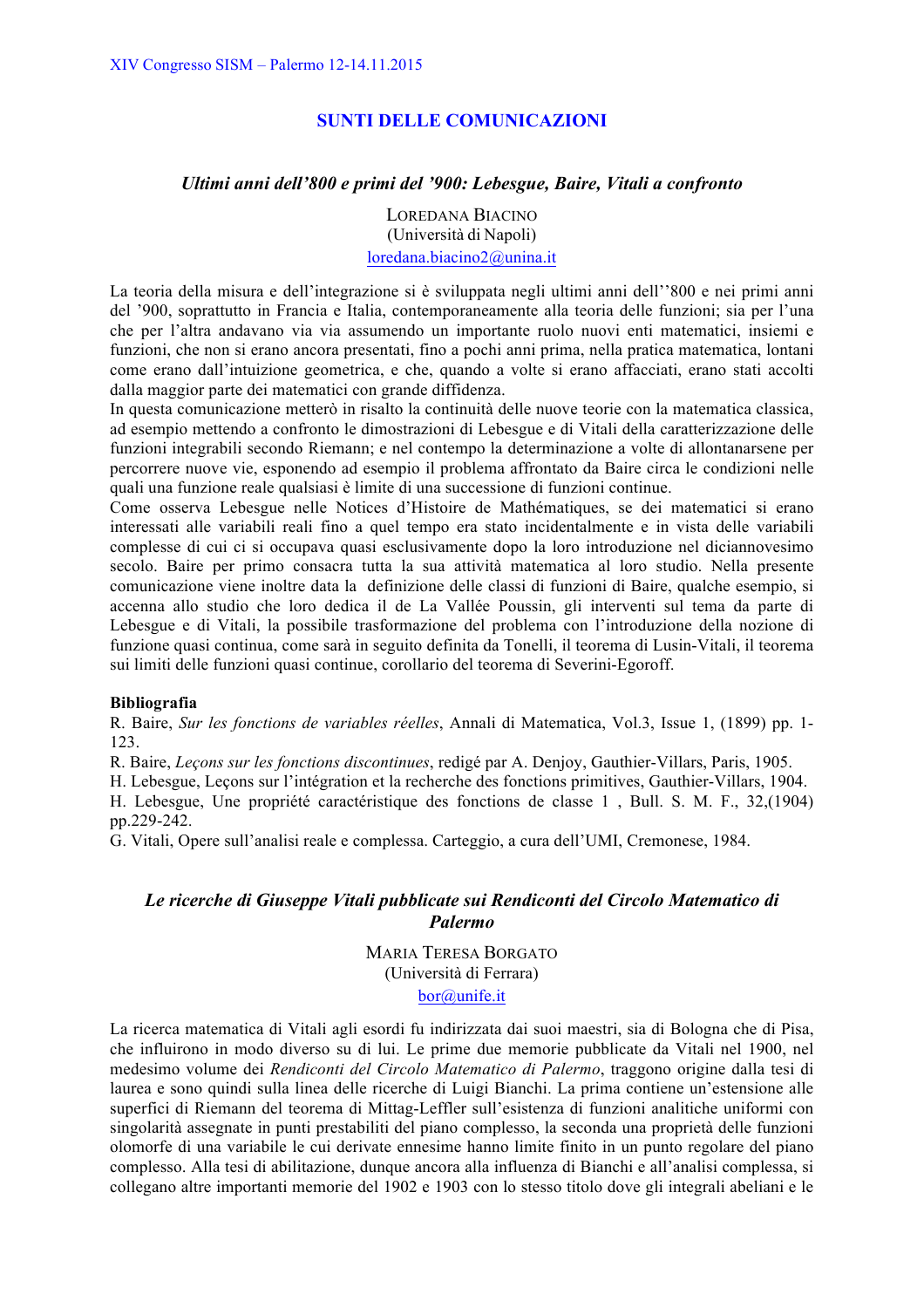funzioni abeliane sono applicati a una classe di equazioni differenziali fuchsiane introdotte da Appell (con punti singolari in classi di Fuchs).

Ma sulla rivista del Circolo Matematico di Palermo si trovano sviluppati anche alcuni dei temi più fecondi della ricerca matematica di Vitali nel campo dell'analisi reale. Per il Vitali, la produzione più significativa in quest'ambito si concentra nei primi otto anni del Novecento, quando la misura e l'integrale di Lebesgue andavano rivoluzionando i principi della teoria delle funzioni di variabile reale. Ancora oggi, il nome di Giuseppe Vitali è legato principalmente a queste sue ricerche, in cui i concetti topologici sono parte essenziale e che per la novità di approccio e di linguaggio non si affermarono immediatamente.

In questo intervento, verranno esaminati in particolare i lavori pubblicati sui *Rendiconti del Circolo Matematico di Palermo*, come pure sul *Bollettino dell'Accademia Gioenia di Catania*, originati da problematiche relative alla teoria della misura e all'integrale di Lebesgue: sull'integrabilità secondo Riemann di una funzione in relazione alla misura dell'insieme dei suoi punti di discontinuità, la rappresentazione delle funzioni integrali delle funzioni sommabili, l'integrazione per serie, le funzioni a variazione limitata e le funzioni assolutamente continue.

### **Bibliografia**

Giuseppe Vitali. *Opere sull'analisi reale e complessa, carteggio*. ed. L. Pepe, Bologna: Cremonese, 1984.

- Luigi Pepe, "Giuseppe Vitali e l'analisi reale", *Rendiconti del Seminario matematico e fisico di Milano* 54 (1984), 187–201.
- Arturo Vaz Ferreira, "Giuseppe Vitali and the Mathematical Research at Bologna". *Lecture Notes in Pure and Appl. Math*. 132 (1991), New York: Dekker, 375–395.
- Maria Teresa Borgato, "Giuseppe Vitali: Real and Complex Analysis and Differential Geometry". In: *Mathematicians in Bologna (1861-1960)*, ed. S. Coen, Springer Basel, 2012, 31-55.

# *Le trasformazioni di Lorentz: l'interpretazione vettorialista di Marcolongo tra relatività di Lorentz e relatività di Einstein*

ERMENEGILDO CACCESE (Università della Basilicata) ermenegildo.caccese@gmail.com

(1) Si chiarisce il senso attribuito ai termini *Relatività di Lorentz* e *Relatività di Einstein*, dalla comunità scientifica internazionale negli anni precedenti al primo conflitto mondiale. Tali accezioni presumono due concezioni antitetiche del tempo e dello spazio: quella *ontologica*, della tradizione newtoniana, e quella *relazionale*, riportata all'attenzione dal lavoro di Einstein del 1905. Si presenta il tema: l'analisi della formulazione *vettorialista* messa a punto da R. Marcolongo per le trasformazioni di Lorentz, nel contesto della diffusione della teoria della relatività in Italia. (2) Si descrive l'approccio 4-dimensionale all'invarianza delle equazioni della elettro dinamica, formulato da Marcolongo nel lavoro del 1906, ricostruendone le fonti di ispirazione. (3) Si segue il percorso che portò Marcolongo alla sua formulazione vettoriale delle trasformazioni di Lorentz. Si analizzano anzitutto le ragioni e le fonti d'ispirazione che condussero all'abbandono dell'approccio 4-dimensionale. Si propone un approfondimento che riguarda la concezione dello spazio, che Marcolongo implicitamente adotta, e che resta quella ontologica. (4) Si espone il contenuto dell'articolo di rassegna del 1914 sulle trasformazioni di Lorentz, sottolineandone l'originalità. Si propone un'analisi comparativa nei termini dell'attuale calcolo tensoriale euclideo. Si sottolinea la necessità di trovare un'adeguata collocazione di questo approccio. (5) Si analizzano i percorsi (divergenti, a partire dal dopoguerra) di Marcolongo e degli altri vettorialisti. Da una parte si segue il percorso di Marcolongo *verso* la teoria della relatività di Einstein, culminato con la pubblicazione del testo e l'organizzazione della sezione dedicata alla relatività nel convegno di Filosofia del 1924, a Napoli. D'altra parte si riassume la vicenda degli altri vettorialisti nello sviluppo dell'approccio intrinseco alla geometria e alla fisica matematica, e nell'ostilità alla teoria di Einstein.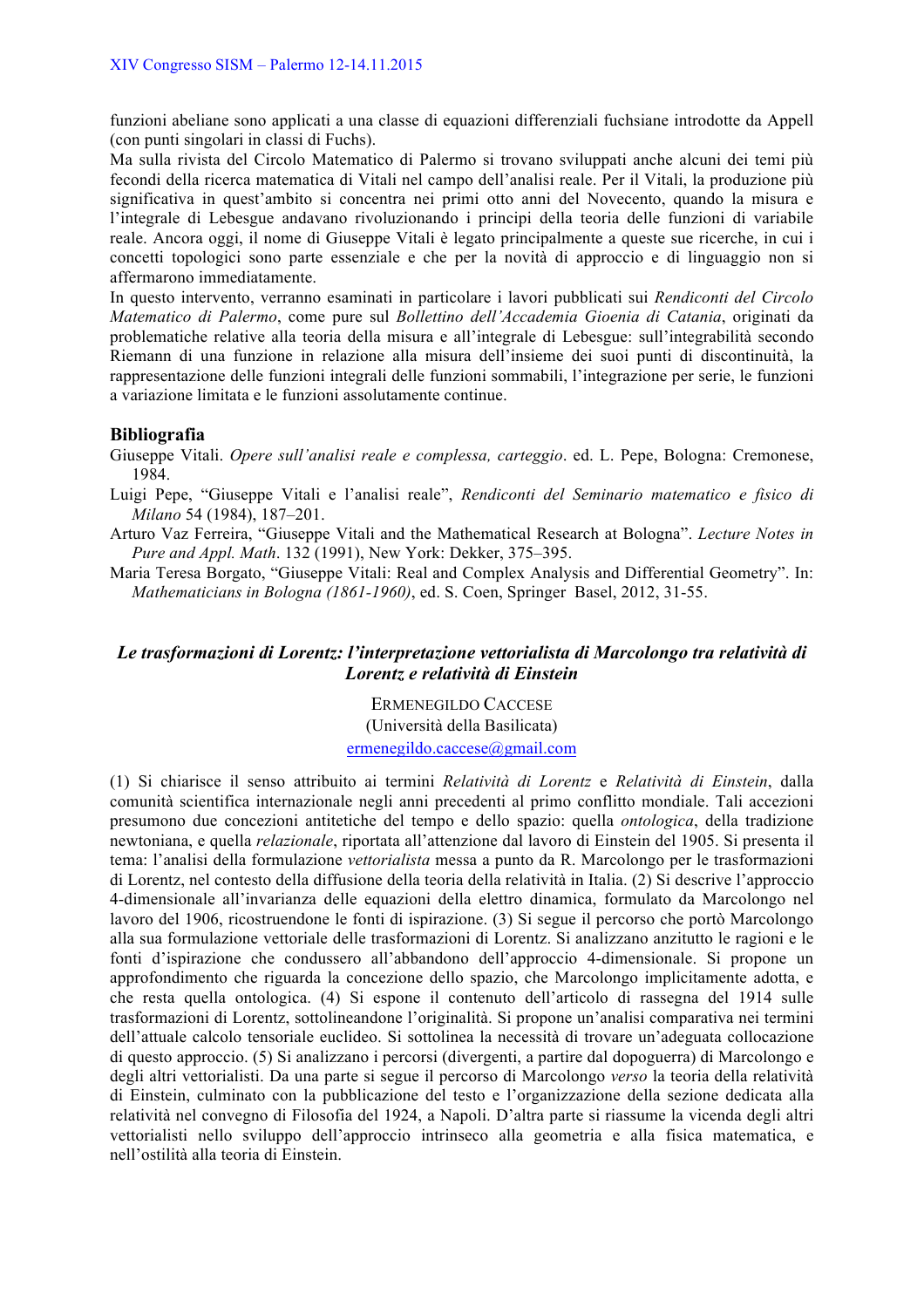# **Bibliografia**

- 1. R. Marcolongo. *Sugli integrali delle equazioni dell'elettro dinamica*. Rend. Acc. Lincei **15**(**1**)(1906)344-349.
- 2. R. Marcolongo. *Su alcune questioni relative alle trasformazioni di Lorentz in elettrodinamica*. Nota I del Corrispondente R. Marcolongo. Rend. Acc. Lincei **22**(**2**)(1913) 349-345.
- 3. R. Marcolongo. *Su alcune questioni relative alle trasformazioni di Lorentz in elettrodinamica*. Nota II del Corrispondente R. Marcolongo. Rend. Acc. Lincei **22** (**2**)(1913)402-408.
- 4. R. Marcolongo. Les transformations de Lorentz et les équations de l'électrodynamique. Ann. Fac. Sci. Toulouse 5 série **4**(1914)429-468.
- 5. T. Boggio, C. Burali-Forti. *Espaces Courbes – Critique de la Relativité*. Soc. Tip. Ed. Naz. Torino. 1924.
- 6. C. Burali-Forti et R. Marcolongo, Analyse vectorielle générale. I. Transformations linéaires. Pavie, Mattei, 1912
- 7. C. Burali-Forti, R. Marcolongo, Analyse vectorielle générale. II Applications à la mécanique et à la physique. Pavie, Mattei, 1913.

### *Bruno de Finetti e Mauro Picone: la nascita dell'informatica in Italia*

ANDREA CELLI (I.A.C. Roma) celli@iac.rm.cnr.it

Bruno de Finetti è senza dubbio una delle figure più importanti per la storia della Statistica e del Calcolo delle Probabilità in Italia. Però i suoi interessi furono molto più ampi e compresero molti settori della cosiddetta matematica applicata. In particolare giocò un ruolo importante nella nascita del calcolo numerico e dell'informatica in Italia, settori che peraltro costituiscono importanti strumenti per l'applicazione dei suoi studi principali.

Come è naturale questa sua attività venne svolta nell'ambito di un'intensa collaborazione con Mauro Picone e con l'Istituto Nazionale per le Applicazioni del Calcolo. Essa nasce dal comune interesse per le applicazioni della matematica in ambito economico e finanziario e raggiunge forse il suo apice nell'immediato dopoguerra, periodo in cui de Finetti ha un incarico presso l'INAC. Oltre a sviluppare ricerche comuni, si reca con Picone e Fichera negli Stati Uniti per esaminare i nuovi calcolatori elettronici, cura l'installazione all'INAC di un sistema IBM a schede perforate e conduce, di concerto con Picone, un'intensa campagna per promuovere l'arrivo in Italia di un primo calcolatore elettronico.

# *I biquaternioni di Hamilton e di Clifford e i bicomplessi di Segre: origini, confronti e applicazioni*

CINZIA CERRONI (Università di Palermo) cinzia.cerroni@unipa.it

R. W. Hamilton, già nel 1850, aveva sviluppato un'estensione dei quaternioni, definendo l'algebra dei biquaternioni. In quell'anno, infatti, ne fece oggetto di una comunicazione al meeting della British Association for the Advancement of Science di Edinburgh, di cui resta soltanto il Report. Successivamente, nel 1853 in "*Lectures on Quaternions*" introdusse nuovamente i biquaternioni, come soluzioni immaginarie delle equazioni quadratiche a coefficienti nei quaternioni; la definizione data da Hamilton è la seguente:  $q = q' + \sqrt{-1}q''$ , con *q*' e *q*" quaternioni. Nel 1866, negli *Elements of Quaternions,* lavoro pubblicato postumo, Hamilton tornò sull'argomento e introdusse i "*biquaternioni complanari*", come soluzioni di equazioni a coefficienti nei "quaternioni complanari" e mostrò che sono così definiti  $x_1 + hy_1 + i(x_2 + hy_2)$ , con *h* e *i* unità immaginarie, cioè sotto forma dell'algebra dei "*bicomplessi*", come C. Segre definì nel 1891 nel contesto dello studio delle algebre e della geometria sui complessi: "*L'introduzione dei punti imaginari in geometria corrisponde all'introduzione dei numeri imaginari (coordinate) in analisi. Quale sarà l'ulteriore generalizzazione del concetto di*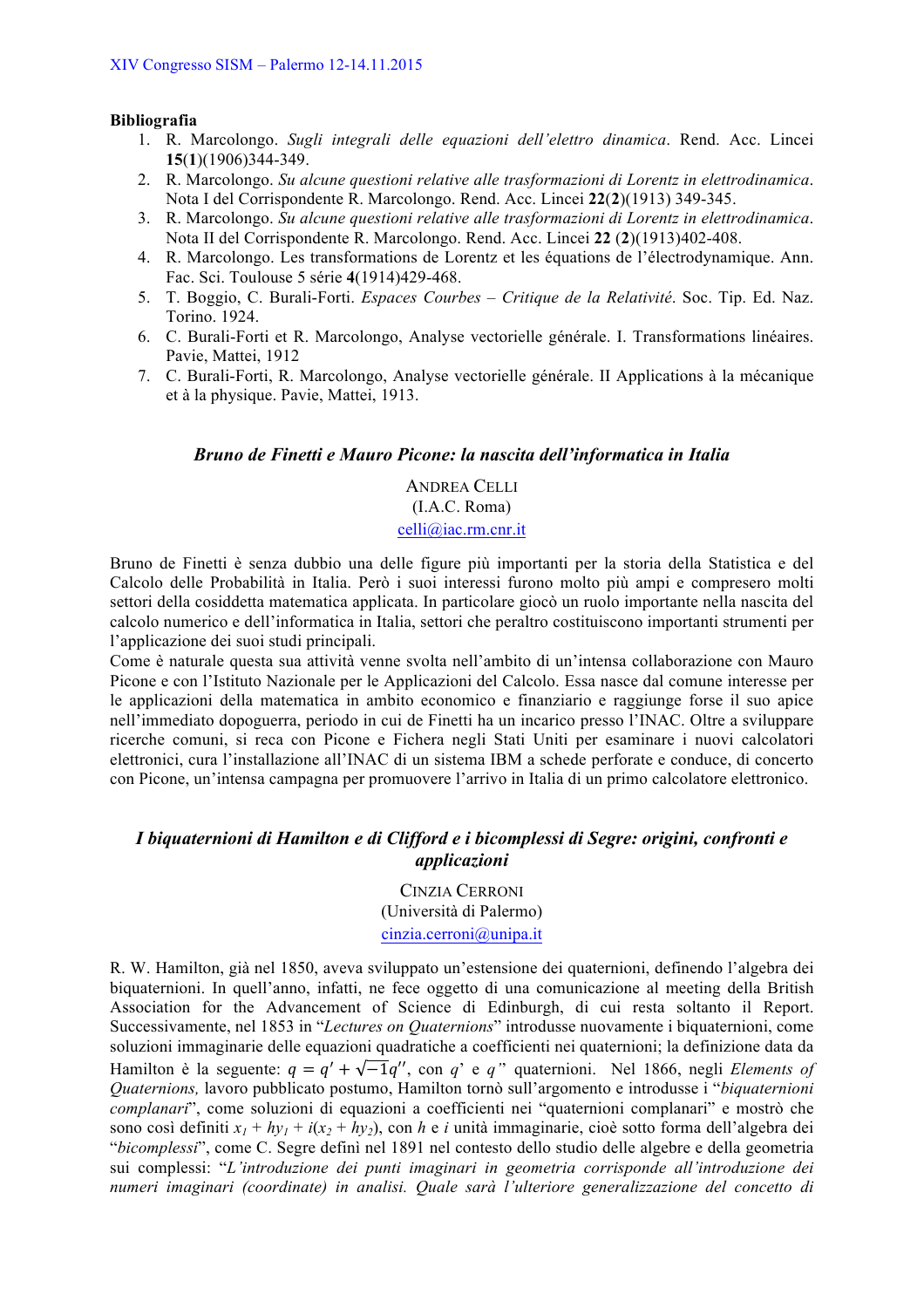*numero, che corrisponderà all'estensione che abbiam fatta del campo geometrico introducendo i punti bicomplessi*?", riconoscendo l'analogia con i "biquaternioni piani" di Hamilton. Prima di Segre, nel 1873 W. Clifford, introdusse altri due tipi di "*biquaternioni*", della forma  $q' + \omega q''$ , ma con  $\omega^2 =$ 0 o uguale a + 1 e successivamente nel 1878 definirà quelle che conosciamo come "*Algebre di Clifford*", che generalizzano i quaternioni e hanno applicazioni nell'ambito della fisica. Infine notiamo come lo studio dei bicomplessi sia oggi largamente utilizzato in problematiche relative alle generalizzazioni degli insiemi di Mandelbrot e, in stretto collegamento, con lo studio dei sistemi dinamici e, in fisica, con la teoria quantistica dei campi e dei solitoni.

### **Bibliografia**

- W. K. Clifford, Preliminary sketch of biquaternions, *Proceedings of the London Mathematical Society*, 4, 1873, pp. 381 – 395.
- W. R. Hamilton, *Lectures on Quaternions,* Hodges and Smith, Dublin, 1853.
- W. R. Hamilton, 1866, *Elements of Quaternions*, Longmans, Green, & Co, London.
- C. Segre, Le rappresentazioni reali delle forme complesse e gli enti iperalgebrici, *Math. Annalen*, Vol. 40, 1891, p. 413–467.

# *Biografia di un teorema; la collaborazione tra J. A. Schouten e E. Cartan*

ALBERTO COGLIATI (Università di Milano) alberto.cogliati@unimi.it

A partire dalla primavera del 1924, Schouten e Cartan danno inizio ad una fitta corrispondenza epistolare che nel breve volgere di qualche mese si trasforma in una proficua collaborazione scientifica. Il comune interesse per la nascente teoria degli spazi a connessione affine li conduce ad affrontare lo studio della geometria delle varietà di gruppo (gruppi di Lie) e a porre interessanti questioni di geometria riemanniana. Parte dei risultati ottenuti vengono pubblicati nel 1926 in due brevi note congiunte che appaiono nei rendiconti della Reale Accademia delle Scienze di Amsterdam.

La comunicazione si propone di analizzare la natura di tale collaborazione e di descrivere i diversi metodi impiegati dai due grandi geometri. In particolare, l'attenzione si concentrerà sulla scoperta di un importante (e affascinante) teorema di classificazione di quelle varietà riemanniane che ammettono un parallelismo assoluto consistente con la connessione di Levi-Civita canonicamente associata alle varietà in questione.

La comunicazione verterà per la gran parte sull'analisi di alcuni manoscritti inediti recentemente rinvenuti.

### *Su un sistema di coniche di Keplero*

ANDREA DEL CENTINA (Università di Ferrara) cen@unife.it

Nel trattato *Ad Vitellionem paralipomena*…(1604), nel paragrafo *De coni sectionibus* (pp. 92—96)*,* Keplero espone alcune osservazioni di grande interesse sulle sezioni coniche. Queste riguardano il passaggio da una specie di conica ad un'altra, per *analogia*, e l'introduzione del *fuoco cieco* della parabola, cioè del suo fuoco all'infinito.

L'introduzione del *principio di analogia*, archetipo del *principio di continuità*, poi in uso nella Scuola di Monge e che Poncelet fece strumento privilegiato d'indagine geometrica nello studio delle proprietà proiettive delle coniche, costituisce un indubbio elemento di rottura della tradizione greca, ancora fortemente radicata nel pensiero matematico del sedicesimo secolo, la quale portava a distinguere molteplici situazioni di un unico teorema geometrico sulla base di differenti posizioni degli elementi coinvolti e/o delle relazioni metriche esistenti tra essi.

L'introduzione del *fuoco cieco* della parabola, è un altro elemento di distinzione rispetto alla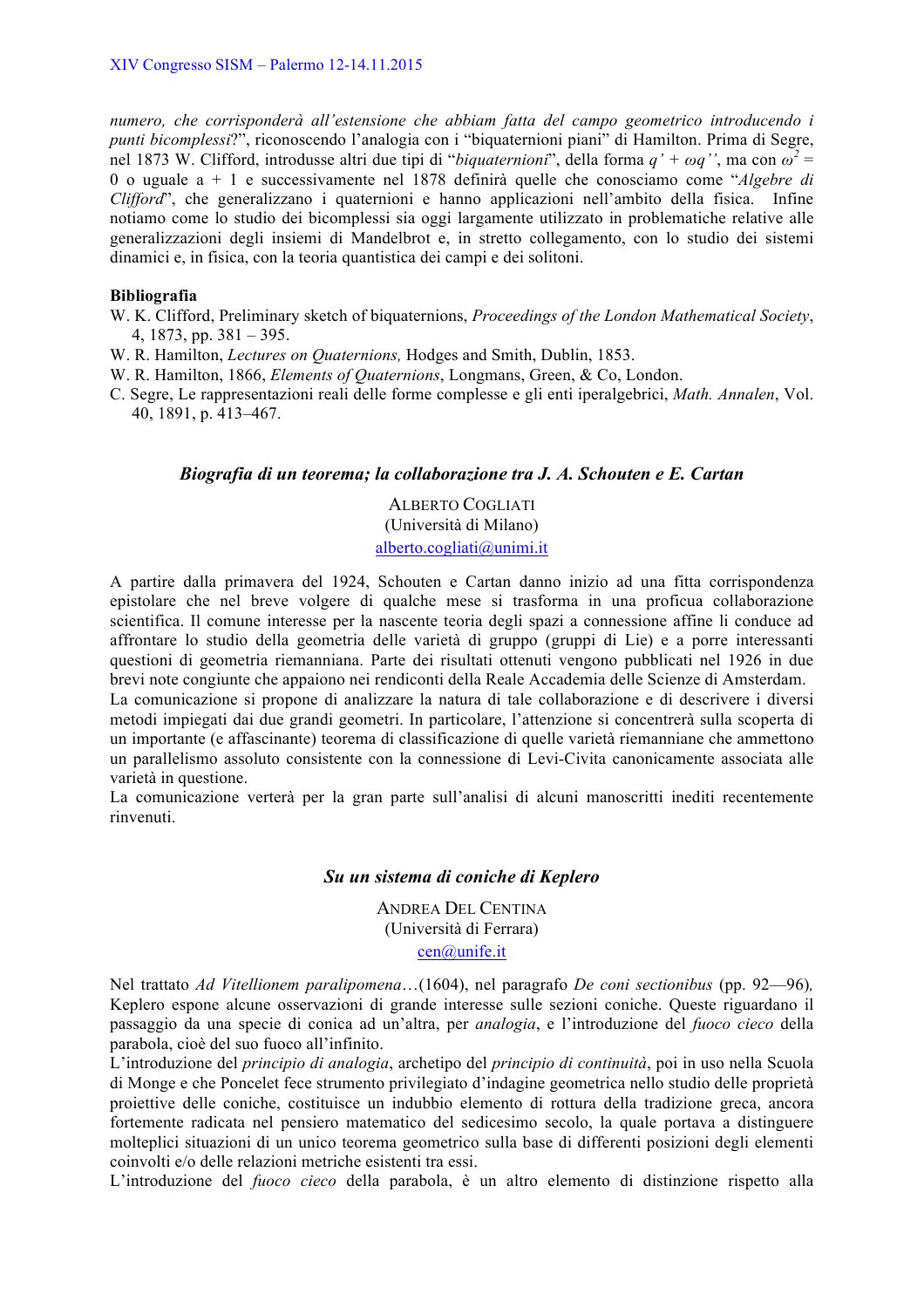tradizione classica. È ben noto che fu proprio per mancanza del principio di continuità che Apollonio mancò la scoperta del secondo fuoco della parabola. Da quanto scrive Keplero nel succitato paragrafo, appare chiaro in particolare che le "rette" non sono più intese come segmenti rettilinei prolungabili a piacere, ma oggetti geometrici di per sé infiniti, dotate di un punto speciale, il "punto all'infinito", individuato come "punto comune" di una famiglia di rette parallele.

Uno studio approfondito di queste questioni, e se, e come, esse possano avere influenzato Desargues nel concepire la sua innovativa visione delle coniche espressa nel *Brouillion projet*…, è un capitolo di una mia ricerca sulle origini della geometria proiettiva (Del Centina 2015a).

In particolare, a pagina 94 della sua opera, Keplero introduce con una "misteriosa" figura, che raccoglie in sé tutti i suddetti principi, ma per la quale non offre spiegazione. In essa le varie sezioni coniche non sono più rappresentate separatamente in piani diversi, e ognuna per sé come voleva la tradizione greca, ma in un unico piano a formare un "sistema continuo", dentro il quale ogni conica che gli appartiene può mutarsi (per *analogia*) in qualsiasi altra della famiglia, passando attraverso infinite figure simili e isolate *"*forme limite". Si tratta di un sistema di coniche aventi un medesimo asse, un fuoco a comune e tangenti ad una stessa retta, ortogonale all'asse, nel punto di intersezione coll'asse medesimo. Come Keplero possa avere concepito un tale sistema di coniche, tenendo conto che la "geometria cartesiana" non era ancora nata quando egli scrisse la sua opera, è una questione di un certo interesse: si vedano (Taylor 1900), (Davis 1975), e più recentemente (Field 1986, 1997).

In questa comunicazione espongo un mio lavoro sull'argomento (Del Centina 2015b), nel quale offro una nuova chiave interpretativa della "misteriosa" figura e formulo un'ipotesi sulla possibile fonte di ispirazione di Keplero.

### **Bibliografia**

Kepler J. 1604; Ad Vitellionem paralipomea quibus atronomiae pars optica traditur…, Francofurti. Del Centina A. 2015a; Tracing the Origins of Projective Geometry, in preparazione.

Taylor C. 1900; The Geometry of Kepler and Newton, *Transaction of the Cambridge Phil. Soc*. XVIII, pp. 197—219.

Field J. V. 1986; Two mathematical inventions in Kepler's Ad Vitellionem paralipomea, *Studies in Hist. and Phil. of Science*, Part A, 17, pp. 449—468.

Field J. V., 1997; The invention of infinity: Mathematics and Art in The Renaissance, Oxford. Davis A. E. L. 1975; System of conics in Kepler's work, *Vistas in Astronomy*, 18, pp. 673—685. Del Centina A., 2015b; On Kepler's system of conics in Atronomiae pars optica, preprint.

# *Il Giornale di Matematiche*

MARIA ROSARIA ENEA (Università della Basilicata) maria.enea@unibas.it

Il *Giornale di Matematiche* rappresentò una delle più importanti realizzazioni di quel processo di rinnovamento dell'Università di Napoli, e in particolare della Facoltà di Matematica, che accompagnò il processo di unificazione dell'Italia.

Con l'Unità d'Italia cominciò infatti per l'Università di Napoli una stagione di grande vitalità scientifica e didattica. Tra le tante iniziative portate avanti dalla nuova Facoltà di Matematica vi fu la creazione di una rivista, il *Giornale di Matematiche*, le cui pubblicazioni cominciarono agli inizi nel 1863 sotto la direzione di Giuseppe Battaglini, Nicola Trudi e Vincenzo Janni.

La pubblicazione del *Giornale* fu annunciata con una locandina che portava in calce, oltre i nomi di Battaglini, Janni e Trudi, quelli di, Fergola, De Gasparis, del Grosso, Padula, Rubini, Sannia, e di due professori di scuola secondaria di Napoli, Carlo Avena e Andrea Sabato che insegnavano, rispettivamente, in un istituto tecnico e in un liceo.

L'anima dell'intero progetto fu comunque Battaglini: le lettere all'amico francese Jules Hoüel documentano il suo intenso ritmo di lavoro per il *Giornale di Matematiche* e l'entusiasmo che lo animava.

Lo scopo di questa comunicazione è presentare il *Giornale di Matematiche* soffermandoci: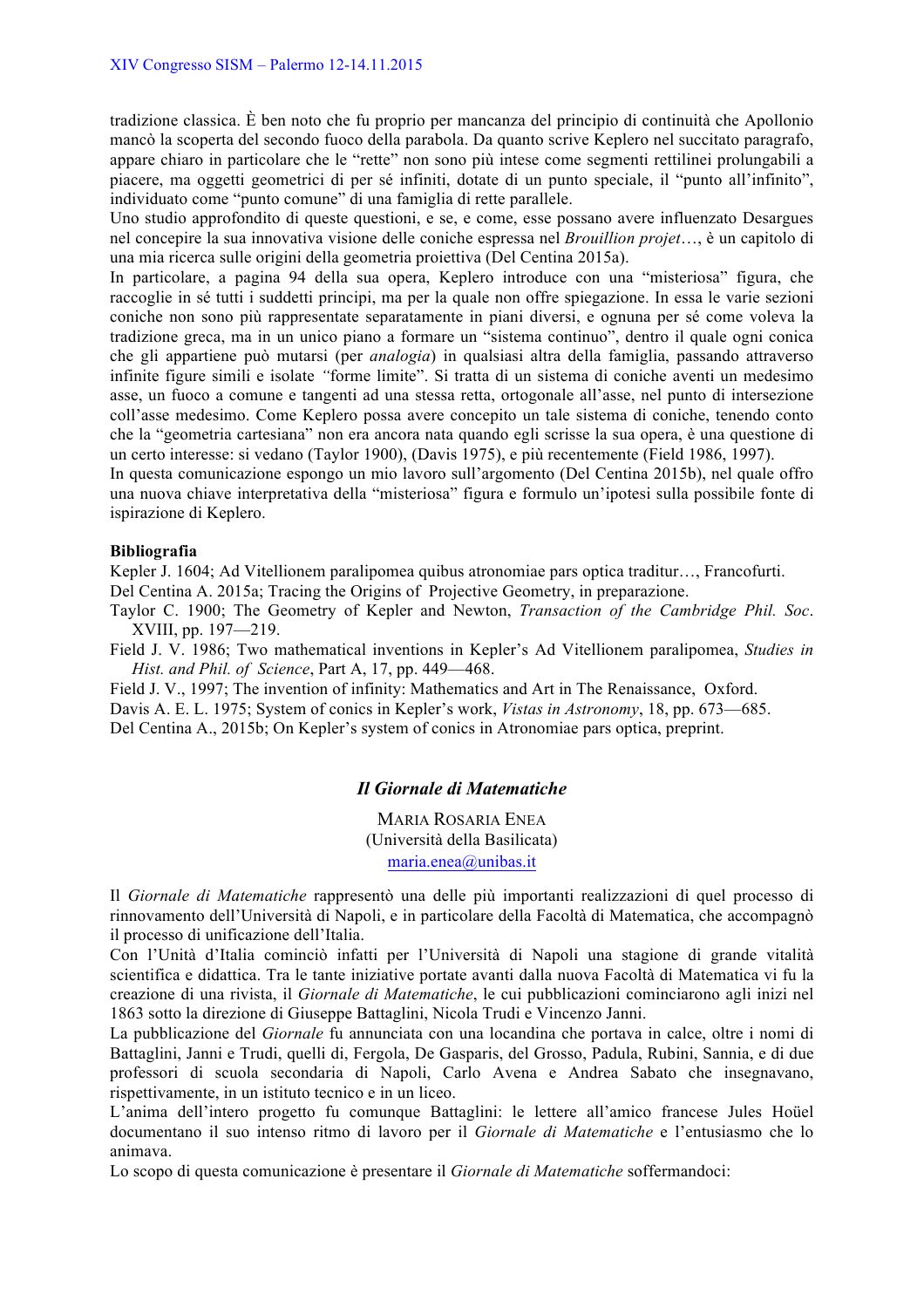- 1. Sul contesto scientifico e culturale nel quale il Giornale nacque
- 2. Sulla fondazione e gli scopi del Giornale
- 3. Sul suo rapporto con gli Annali di Matematica
- 4. Su chi erano i matematici che pubblicavano sul Giornale e chi erano gli utenti del Giornale stesso.
- 5. Sul ruolo giocato dal Giornale nella diffusione delle nuove idee matematiche maturate, in quel periodo, in Italia e all'estero.

#### **Bibliografia**

[Amodeo 1924] F. Amodeo, *Vita matematica napoletana* II, Tipografia dell'Accademia Pontaniana, Napoli, 1924.

- [Amodeo 1906] F. Amodeo, Giuseppe Battaglini e le sue opere, *Atti dell'Accademia Pontaniana*, 36 (1906).
- [Bottazzini 2000] U. Bottazzini, Brioschi e gli Annali di Matematica, in C.G. Lacaita, A. Silvestri (a cura di) *Francesco Brioschi e il suo tempo (1824-1897)*, I- Saggi, Franco Angeli, Milano, 2000, pp. 71-84.
- [Calleri-Giacardi 1996] P. Calleri, L. Giacardi, Le lettere di Giuseppe Battaglini a Jules Hoüel (1867- 1878). La diffusione delle geometrie non euclidee in Italia, in M. Castellana e F. Palladino (a cura di) *Giuseppe Battaglini. Raccolta di lettere (1854-1891) di un Matematico al Tempo Risorgimentale d'Italia*, Levante Editori , Bari, 1996, pp. 47-160.
- [Gatto 1996] R. Gatto, Lettere di Giuseppe Battaglini ad Enrico Betti, in in M. Castellana e F. Palladino (a cura di) *Giuseppe Battaglini. Raccolta di lettere (1854-1891) di un Matematico al Tempo Risorgimentale d'Italia*, Levante Editori, Bari, 1996, pp. 179-227.
- [Gatto 2000] R. Gatto, *Storia di una anomalia. Le facoltà di Scienze dell'Università di Napoli tra l'Unità d'Italia e la riforma Gentile 1860-1923*, Fridericiana Editrice Universitaria, Napoli, 2000.
- [Palladino-Mercurio 2011] N. Palladino, A.M. Mercurio, La Corrispondenza di Giuseppe Battaglini a Luigi Cremona, Rendiconto dell'Accademia delle Scienze Fisiche e Matematiche, s. 4 v. 78 (2011), pp. 7-68.

### *La teoria delle serie in Leibniz*

GIOVANNI FERRARO (Università del Molise) giovanni.ferraro@unimol.it

Il mio contributo mira ad illustrare alcuni aspetti della teoria delle serie in Leibniz. Dapprima, discuterò l'uso della nozione di limite nella sommazione delle serie. Infatti, nonostante Leibniz calcolasse la somma mediante la successione delle somme parziali, riteneva che il processo di limite non definiva la somma ma fosse solo un modo per operare sulle serie. Successivamente discuterò la relazione tra il calcolo e la teoria delle serie. Lo studio delle serie, infatti, era sorto in un contesto geometrico e ciò dava ad essa alcune peculiarità rispetto alla moderna teoria. Ad esempio, oggi, una funzione è sviluppata in serie sotto opportune condizioni date *a prior*i che sono intrinseche alla natura della funzione. Per esempio,  $f(x) = a/(b + x)$  è uguale a  $\frac{a}{b} - \frac{a}{b^2}x + \frac{a}{b^3}x^2 - ...$ *b a b*  $\frac{a}{x} - \frac{a}{x^2}x + \frac{a}{x^2}x^2 - \dots$  a condizione che  $|x|$  <b. Leibniz, invece, riteneva che la quantità  $a: (b + c)$  poteva essere sviluppata sia come  $-\frac{a}{b^2}c + \frac{a}{b^3}c^2 - ...$ *b a*  $\frac{a}{b} - \frac{a}{b^2}c + \frac{a}{b^3}c^2 - \dots$  sia come  $\frac{a}{c} - \frac{a}{c^2}b + \frac{a}{c^3}b^2 - \dots$ *c a c*  $\frac{a}{2} - \frac{a}{2}b + \frac{a}{2}b^2 - \dots$  Solo, *a posteriori*, al momento della determinazione numerica della quantità data, si sceglieva quale sviluppo fosse appropriato (ossia, convergente) in un certo intervallo.

#### **Bibliografia**

- G. Ferraro, True and Fictitious Quantities in Leibniz's Theory of Series, *Studia Leibnitiana*, 32 (2000), 43-67.
- G. Ferraro, The rise and development of the theory of series up to the early 1820s, New York,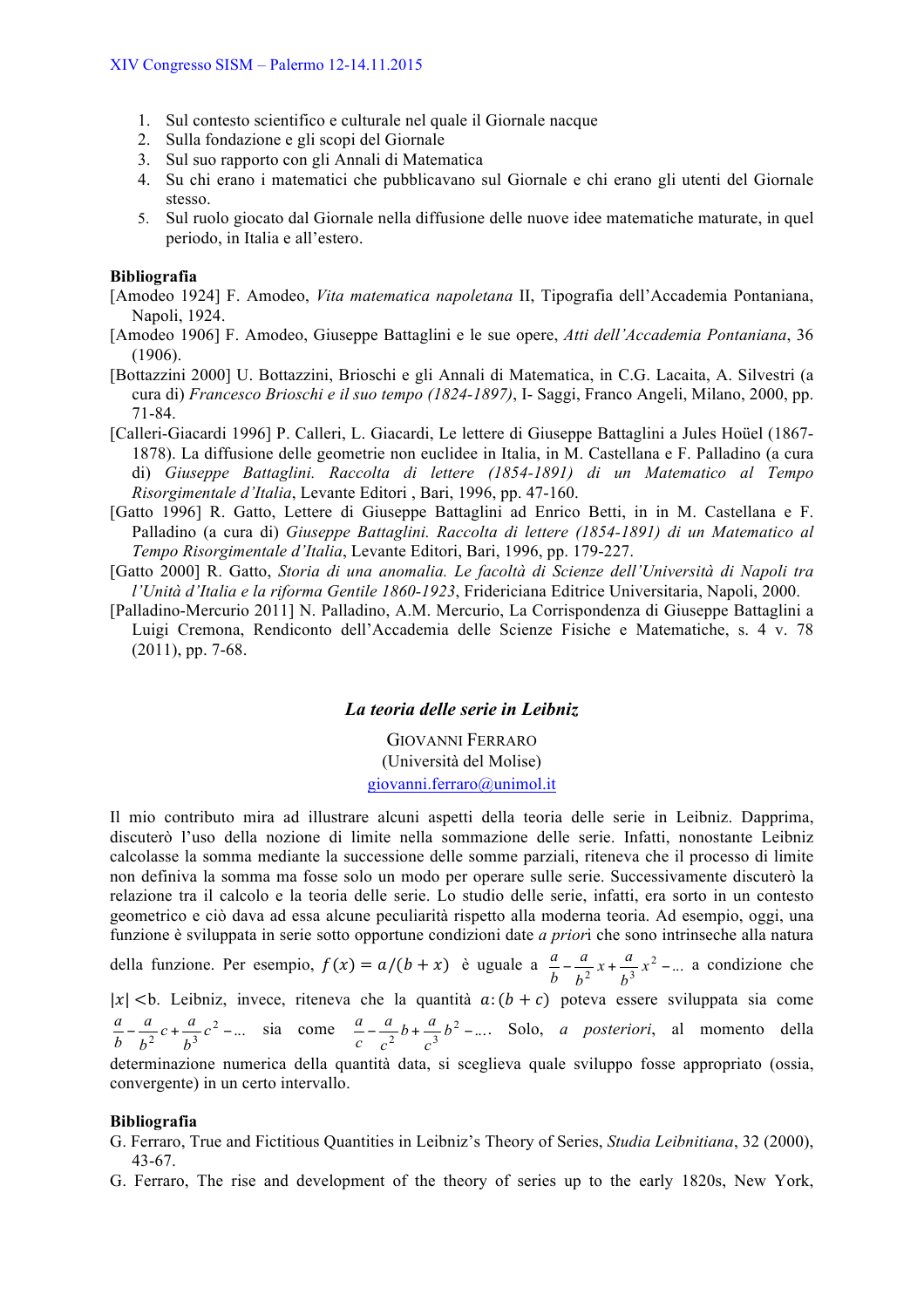Springer, 2008.

- T. Hayashi, Leibniz's construction of Mathesis Universalis: A consideration of the relationship between the plan and his mathematical contributions, *Historia Scientiarum*, 12 (2002), pp. 121– 141.
- E. Knobloch, Leibniz and Euler: Problems and solutions concerning infinitesimal geometry and calculus, in: Giornate di Storia della Matematica, M.Galuzzi (ed.), Commenda di Rende: Editel, 1991, pp. 271-293.
- E. Knobloch, Leibniz et son manuscrit inédité sur la quadrature des sections coniques, in *The Leibniz Renaissance*, M. Mugnai (ed.), Firenze : 1989, pp. 127–151.
- G. W Leibniz, De vera proportione circulis ad quadratum circumscriptum in numeris rationalibus expressa, *Acta Eruditorum* (1682), pp. 41–46. In Leibniz [GMS, 5:118–122].
- G. W Leibniz, Meditationes de cognitione, veritate et ideis, *Acta Eruditorum* (1684) pp. 537–542. In Leibniz [GP, 4:422–426].
- G. W Leibniz, Quadratura arithmetica communis sectionum conicarum …(1691), pp. 178–182. In Leibniz [GMS, 5:128–132].
- G. W Leibniz, Supplementum geometriae practicae sese ad problemata transcendentia extendens, ope novae methodi generalissimae per series infinitas, *Acta Eruditorum* (1693) pp. 178–180. In Leibniz [GMS, 5:285–288].
- G. W Leibniz, Symbolismus memorabilis calculi algebraici et infinitesimalis… ,*Miscellanea Berolinensia* (1710), pp. 160–165. In Leibniz [GMS, 5:377–382].
- G. W Leibniz, Epistola ad V. Cl. Christianum Wolfium, … , *Acta Eruditorum Supplem*., 5 (1713),
- pp. 264–270. In Leibniz [GMS, 5:382–487].

<u> 1989 - Johann Stein, fransk politik (d. 1989)</u>

- G. W Leibniz,. [GP] *Die philosophischen Schriften* von G.W. Leibniz, C.I. Gerhardt (ed.), Berlin: Weidmann, 1875–1890.
- G. W Leibniz, [GMS] *Leibnizes mathematische Schriften*, C.I.Gerhardt (ed.),Berlin: Asher & Comp. 1849–1850: vols. I–II; Halle: H. W. Schmidt, 1855–1863: vols. III–VII.

# *MS n° 1674 di Mašhad: Un'altra rielaborazione della Meccanica di Erone*

GIUSEPPINA FERRIELLO (Istituto tecnico nautico 'Nino Bixio', Piano di Sorrento) giuseppina.ferriello@virgilio.it

Nuovi capitoli sono stati scritti sulla Meccanica di Erone dopo il rinvenimento casuale del MS 369 conservato a Parigi nella sezione Manoscritti orientali della Bibliothéque Nationale de France. Siamo venuti in possesso, infatti, di un altro interessante manoscritto in lingua persiana, classificato MS n° 1674 di Mašhad, di cui purtroppo esiste solo una fotocopia di non buona fattura essendo l'originale disperso.

L'intervento analizzerà il detto testo alla luce di considerazioni sul testo, sui disegni e sulla loro struttura e collocazione.

Particolarmente importanti sono alcune analogie fra il testo di Mashad e quello di Parigi che a sua volta è paragonabile al l Me'yar al 'uqul dello Pseudo Avicenna.

Il MS 1674 di Mašhad, sebbene utilizzi l'arabo per l'invocazione rituale, usa un tipo di basmala che potremmo definire "personalizzata" per studiosi di formazione iranica; con analoga formulazione essa si ritrova nel trattato tecnico-scientifico sulle acque e sulla costruzione di acquedotti sotterranei compilato dal matematico di origine iranica – anche arabografo - Karaji contemporaneo di Avicenna<sup>1</sup>; la preghiera rituale del MS 1674 Mašhad riporta:

*"Nel nome di Dio Clemente e Misericordioso, grazie e lode a Dio, il quale ha elevato il valore ed* 

<sup>&</sup>lt;sup>1</sup> G. FERRIELLO, Problemi di Storia della scienza nel tratttato medievale di idraulica del persiano Karaji, in

*Oriente Moderno,* Nuova serie, anno XIV (LXXV), n° 7 - 12 (Luglio - Dicembre 1995), pp. 267 – 285.

ABÛ BAKR MOHAMMAD IBN AL-HASAN IBN AL-HUSEYN AL-HASEB AL-KARAJÎ, *Estexraj-e âbhâ-ye penhânî*, ed. ðamin Xadiv-e jam, Tehrân, 1345 H/ 1966-1967, la traduzione italiana commentata e confrontata con testi occidentali, specie greci e latini, è: Giuseppina Ferriello, *L'Estrazione delle acque nascoste, Trattato tecnicoscientifico di Karajī Matematico-ingegnere persiano vissuto nel Mille*, Kim Williams books Torino, 2007.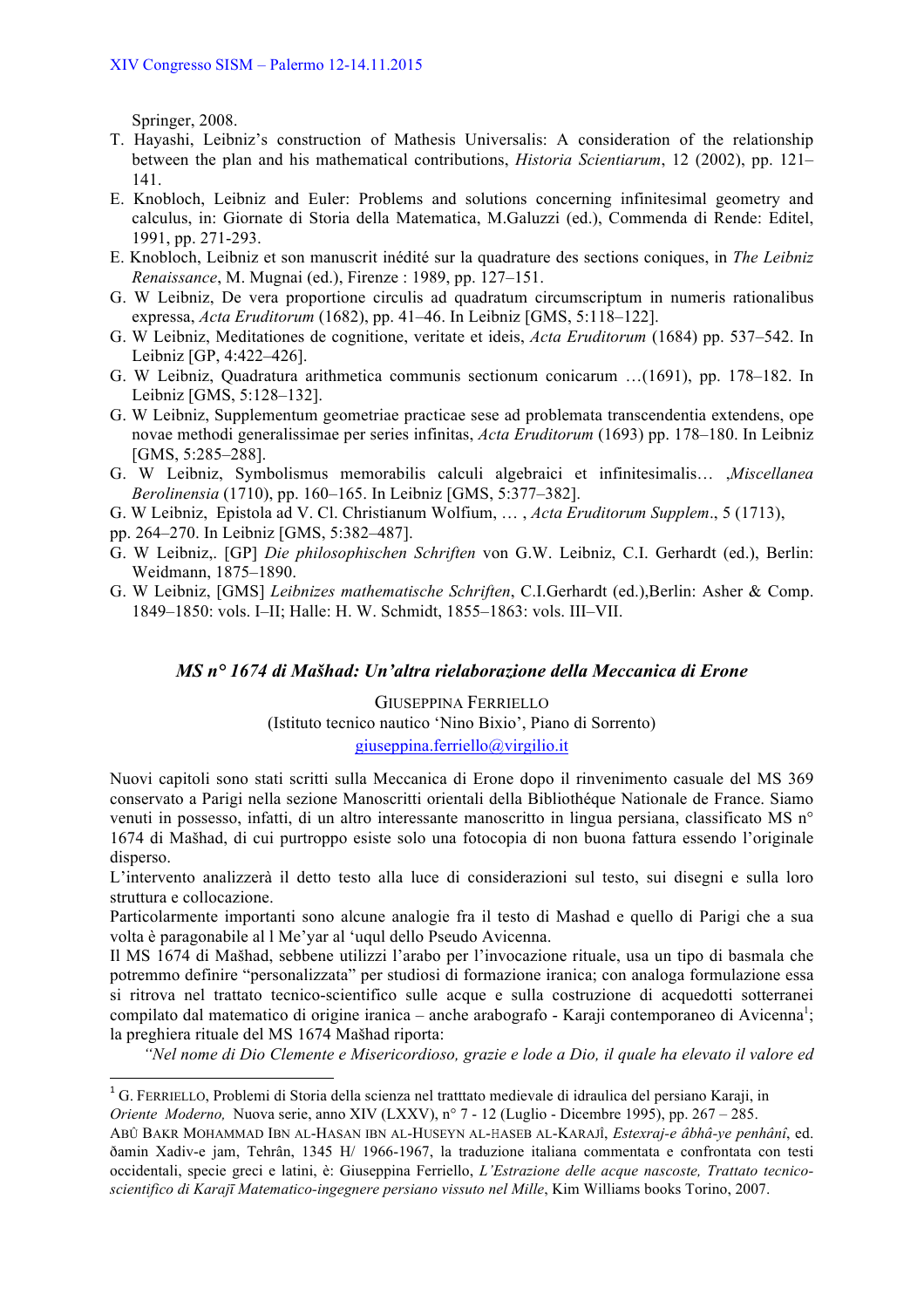*il livello della gente virtuosa e ha dimezzato e abbassato la forza della cattiveria e della millanteria e delle ruberie derivate dall'ignoranza e dallo smarrimento della retta via infliggendo pene pesanti per le loro azioni cattive e li ha portati sulla retta via liberandoli da tutte le cose che possono essere portate col peso e la sua benedizione e il suo amato Maometto grazie al quale ha manifestato l'apparizione della bellezza e colui che ha portato la bandiera della retta via nelle mani della gente prescelta e benefattrice, e la sua benedizione cada sulla famiglia e sui compagni di Maometto che sono i migliori"*

Proseguendo con riferimenti all'autore:

*"dopo di ciò così dice il servo mite Abū 'Ali Yadollah l'eterno e zittisce con questo componimento chiaro contenitore di esempio e sostituisce il carico dell'asino col carico comprendente capitoli e sezioni chiamato la misura dell'intelletto mentre era in andato Iraq Abū 'Ali e mentre era insieme (con quella) gente mise in atto il proposito di questo chiaro trattatello il cui primo capitolo riguarda i nomi degli strumenti per sollevare pesi /…/"*

Gli schizzi dei disegni delle macchine non inseriti nello specchio della scrittura, bensì a questa alternati oppure collocati a piè pagina, e, soprattutto, la conclusione tronca, senza il verbo principale della frase inducono ad ipotizzare che si tratti di un manoscritto incompleto o parzialmente perduto, che poteva assolvere alla funzione di "riassunto" per qualche studioso che non era colui che trascriveva.

Gli accenni dei disegni sono proporzionati e inseriti in riquadrature della struttura di ripartizione dello spazio; essi sarebbero stati successivamente completati oppure bisogna ipotizzare che i disegni così approssimati servissero come richiamo ad altri già noti.

Non disponiamo, purtroppo, di altri studi da utilizzare come riferimento per l'approfondimento dei metodi di rappresentazione grafica nei manoscritti di contenuto tecnico-scientifico, mentre sarebbe interessante analizzare l'evoluzione del disegno ed il passaggio da quelli contenuti negli scritti in greco a quelli in lingua araba o in lingua farsì.

Il Manoscritto di Mašhad è un testimone importante per la riscrittura della storia del testo eroniano in ambito islamico; esso avvalora l'ipotesi della diffusione della *Meccanica* di Erone in ambito iranico attestandone la riproduzione avvenuta forse in epoche diverse e in differenti ambiti culturali, come inducono ad ipotizzare le differenti formulazioni dell'invocazione iniziale, che contiene anche riferimenti all'autore in maniera non dissimili alla tradizione iranica riscontrata anche in altri testi di argomento tecnico-scientifico.

I testi di Parigi e di Mašhad - pur con differenze di estensione di taluni paragrafi o di diversa collocazione e sintesi dello svolgimento - sostanzialmente sono affini al testo dello Pseudo Avicenna pubblicato da Homa'i alla metà degli anni Novanta del secolo scorso in lingua persiana, di cui abbiamo trattato ampiamente altrove.

Il MS 1674 di Mashhad occupa in tutto 14 pagine, le immagini sono in numero rispetto al codice di Parigi e non interrompono lo scritto.

Nel MS 1674 mancano la descrizione del procedimento per solcare il cilindro della vite ed alcuni ulteriori dettagli e paralleli fra strumenti e la trattazione di alcune macchine è semplificata. Va però detto che il MS Mašhad è indubbiamente incompleto; infatti, è tronca la frase finale che è priva perfino del verbo principale.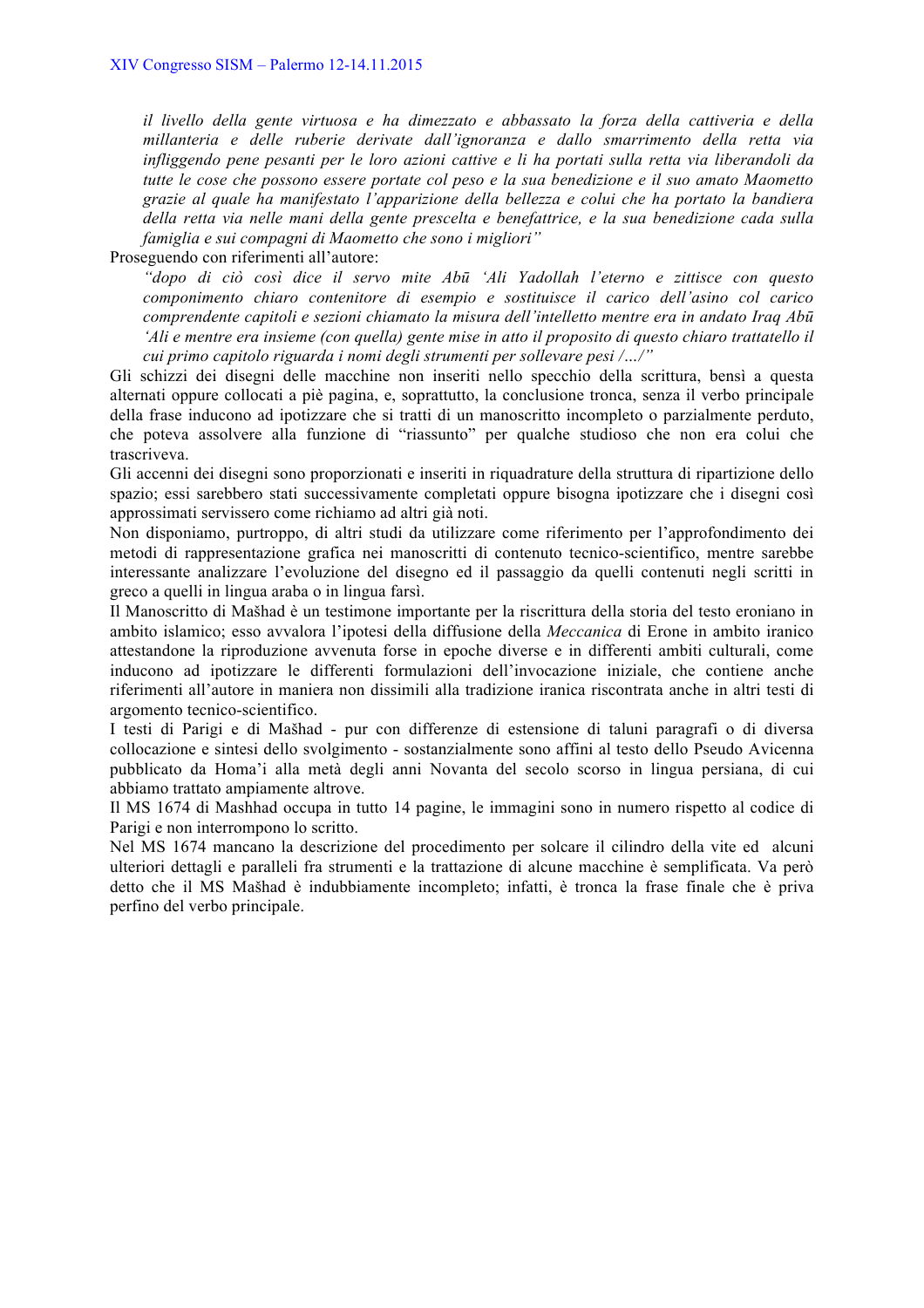### *I rapporti internazionali di Baldassarre Boncompagni: un primo contributo*

ALESSANDRA FIOCCA (Università di Ferrara) fio@unife.it

Ricostruire la rete dei rapporti scientifici e culturali di Baldassarre Boncompagni con gli studiosi d'oltralpe è un'impresa complessa, sia per l'ampiezza, sia a causa della dispersione subita dalla biblioteca e dall'archivio personale del Principe. Un contributo può venire dal *Bullettino di Bibliografia e di Storia delle Scienze Matematiche e Fisiche* coi suoi venti volumi usciti tra il 1868 e il 1887. Le caratteristiche del *Bullettino* lo rendono uno strumento prezioso per questa ricostruzione. Con gli autori del *Bullettino* Boncompagni collaborò in varia forma, mettendo a disposizione i preziosi manoscritti della sua biblioteca, fornendo fac-simili di libri rari e di manoscritti, aggiungendo sovente ad articoli di altri sue note erudite o di commento o di precisazione, inserendo infine qualche suo lavoro come contributo al tema trattato dall'autore. Prima e durante la stampa degli articoli sul *Bullettino* Boncompagni manteneva un fitto carteggio con gli autori. Sovente, infine, lettere dirette a Boncompagni venivano pubblicate sulla rivista.

Tra gli autori stranieri del *Bullettino* figurano **Moritz Steinschneider** (1816-1907), **Josef Peter Treutlein** (1845-1912), **Charles Henry** (1859-1926), **Gottfried Friedlein** (1828-1875), **Adam Wilhelm Sigmund Günther** (1848-1923), **Hermann Hankel** (1839-1873), **Eilhard Wiedemann** (1852-1928), **Eugene Aristide Marre** (1823-1918), **Louis Amélie Sédillot** (1808-1875), **Wilhelm von Bezold** (1837-1907), **Victor Amédée Lebesgue** (1791-1875), **Édouard Lucas** (1842-1891), **Thomas Henri Martin** (1813-1884), **Maximilian Curtze** (1837-1903), **Teofil Zebrawski** (1800- 1887), **George Auguste Vorsterman van Oijen, David Bierens de Haan** (1822-1895), **Paul Mansion** (1844-1919), **Le Paige Constantin Marie** (1852-1929), **Gustaf Eneström** (1852-1923). Ai rapporti di Boncompagni con questi studiosi è dedicato il presente contributo.

#### **Bibliografia**

- Codazza G., Il principe Boncompagni e la storia delle scienze matematiche in Italia, Il Politecnico, XX, f. XCI, 1864, pp. 5-27.
- Favaro A., Don Baldassarre Boncompagni e la storia delle scienze matematiche e fisiche, Atti del R. Istituto Veneto di Scienze, Lettere ed Arti, s. 7,VI, 1894-95, pp. 509-521.
- Fiocca A., La storia della matematica nel Risorgimento Italiano, in L. Pepe (a cura di), Europa matematica e Risorgimento Italiano, Bologna, Clueb, 2012, pp. 99-123.
- Fiocca A., Il Bullettino Boncompagni e la riscoperta della matematica medievale, in Scienza e rappresentazione, a cura di Pierre Caye, Romano Nanni e Pier Daniele Napolitani, "Biblioteca Leonardiana -- Studi e documenti" 5, Olschki, Firenze 2015, in corso di stampa.
- Lefons C., Un capitolo dimenticato della storia delle scienze in Italia: il «Bullettino di Bibliografia e di Storia delle Scienze Matematiche e Fisiche» di Baldassarre Boncompagni, Giornale critico della filosofia italiana, s. 6, IV, a. LXIII (LXV), 1984, pp. 65-90.
- Piemontese A.M., B. Boncompagni e lo studio delle scienze arabe e indiane nell'Ottocento, in U. Marazzi (a cura di), La conoscenza dell'Asia e dell'Africa in Italia nei secoli XVIII e XIX, vol.I, Napoli, 1984, pp. 121-141.
- Steinschneider M., Les ouvrages du Prince Boncompagni consernant l'histoire des sciences mathématiques notice bibliographique extraite et traduite du Journal Allemande Serapeum, Rome, Imprimerie des sciences mathématiques et physiques, 1859.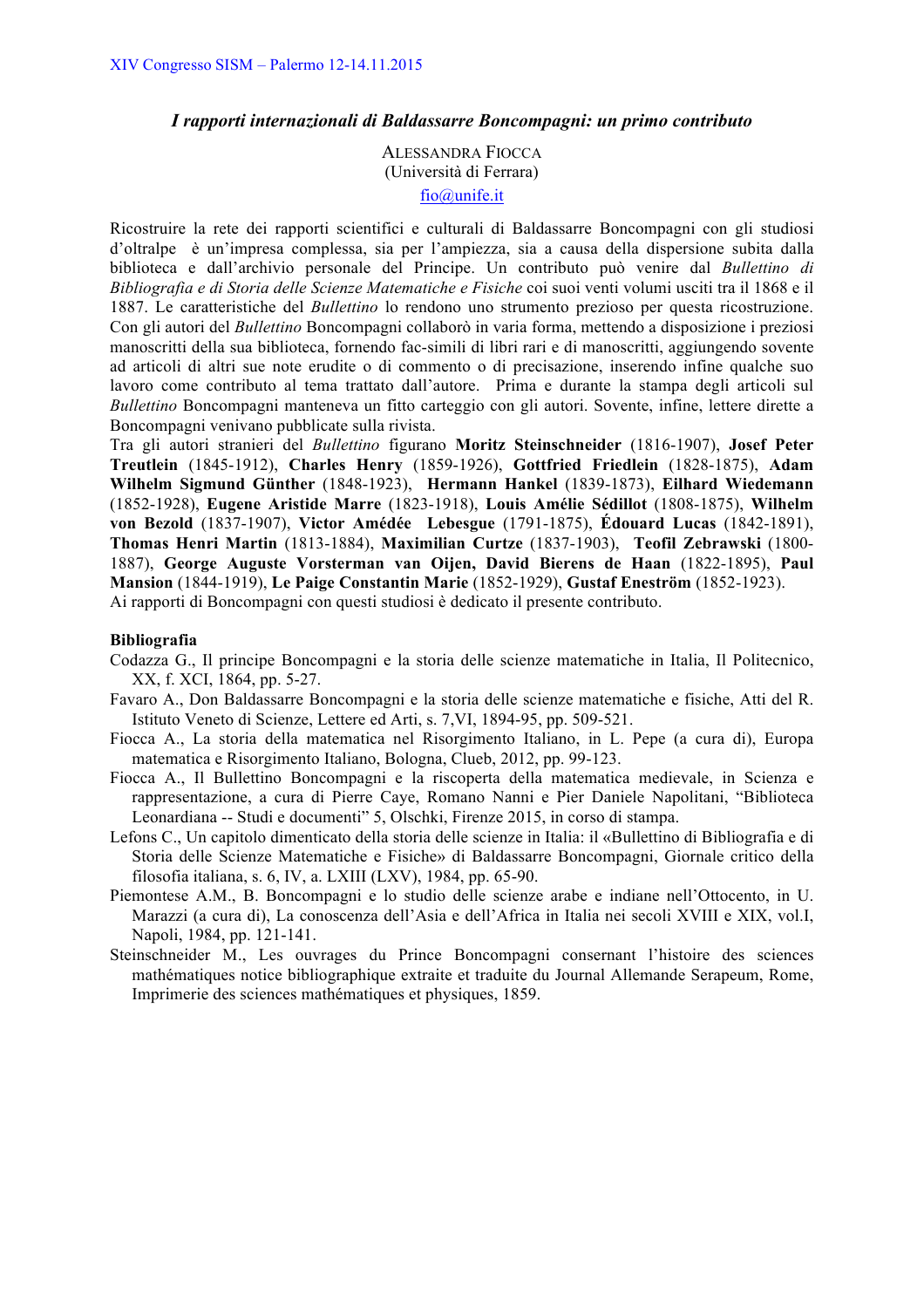# *Newton's De Quadratura curvarum and the algorithms of Calculus*

MASSIMO GALUZZI (Università di Milano) massimo.galuzzi@unimi.it

Newton's *De Quadratura* is composed in a period in which the Newtonian conception of calculus has reached a well defined stage.

In this text there are numerous interesting algorithms that, in many cases, given the 'fluxions', allow to express in *finite* form the corresponding 'fluents'.

These algorithms have particular interest if they are considered in connection to Proposition 41 of *Book One* of *Principia*.

Niccolò Guicciardini has shown, in an interesting recent seminar held at the Dipartimento di Matematica of the Università Statale of Milan, that Newton's wording "concessis figurarum linearum quadraturis" of Proposition 41 can correspond to an explicit calculation in *analytical terms*, and not only in geometrical ones, in many interesting cases, as the one given by inverse-cube forces. For this reason I will analyze in detail some of these algorithms.

**References**

- [1] J. B. Brackenridge. *The Key to Newton's Dynamics*. University of California Press, Berkeley Los Angeles London, 1995.
- [2] A. Brigaglia. "Metodi dimostrativi da Descartes a Newton". In [7], pages 243–258, 1998.
- [3] G. Castelnuovo. *Le origini del calcolo infinitesimale nell'era moderna.* (Riedizione dell'originale Zanichelli del 1938, con scritti di Newton, Leibniz, Torricelli). Feltrinelli, Milano, 1962.
- [4] S. Di Sieno and M. Galuzzi. "Calculus and geometry in Newton's mathematical work: some remarks". In [16], pages 177–189, Milano, 1987.
- [5] M. Galuzzi. "Newton's attempt to construct a unitary view of mathematics". *Historia Mathematica*, 37:535–562, 2010.
- [6] M. Galuzzi. "Courbes géometriques et mouvement: Descartes et Newton". In [15], pages 121–142. 2013.
- [7] M. Galuzzi, G. Micheli, and M. T. Monti, editors. *Le forme della comunicazione scientifica*, Milano, 1998. FrancoAngeli.
- [8] N. Guicciardini. *Isaac Newton on Mathematical Certainty and Method*. MIT Press, Cambridge, Mass., 2009.
- [9] I. Newton. *De quadratura curvarum. Introductio*. (commented Italian translation by F. Lastaria.) http://www.aero.polimi.it/~lastaria/bacheca/EAMAG/Newton de quadratura curvarum introducti o.pdf.
- [10] I. Newton. *Opticks or a Treatise of the Reflexions Inflexions and Colours of Light. Also two Treatises of the Species and Magnitudes of Curvilinear Figures*. S. Smith and B. Walford, London, 1704.
- [11] I. Newton. *Arithmetica Universalis; sive de Compositione et Resolutione Arithmetica Liber*. Typis Academicis, Cantabrigiæ, 1707.
- [12] I. Newton. *Tractatus de quadratura curvarum in usum studiosæ juventutis mathematicæ explicationibus illustratus a Daniele Melander*. Upsaliæ, [s.n.] 1762.
- [13] I. Newton, *The Mathematical Papers of Isaac Newton,* edited by D.T. Whiteside, Cambridge University Press, Cambridge, 1967-1981.
- [14] M. Panza. *Newton et les origines de l'analyse: 1664-1666*. Blanchard, Paris, 2005.
- [15] R. Rashed and P. Crozet, editors. *Les courbes: études sur l'histoire d'un concept*, Paris, 2013. Blanchard.
- [16] S. Rossi, editor. *Science and Imagination in XVIIIth Century British Culture*, Milano, 1987. Edizioni Unicopli.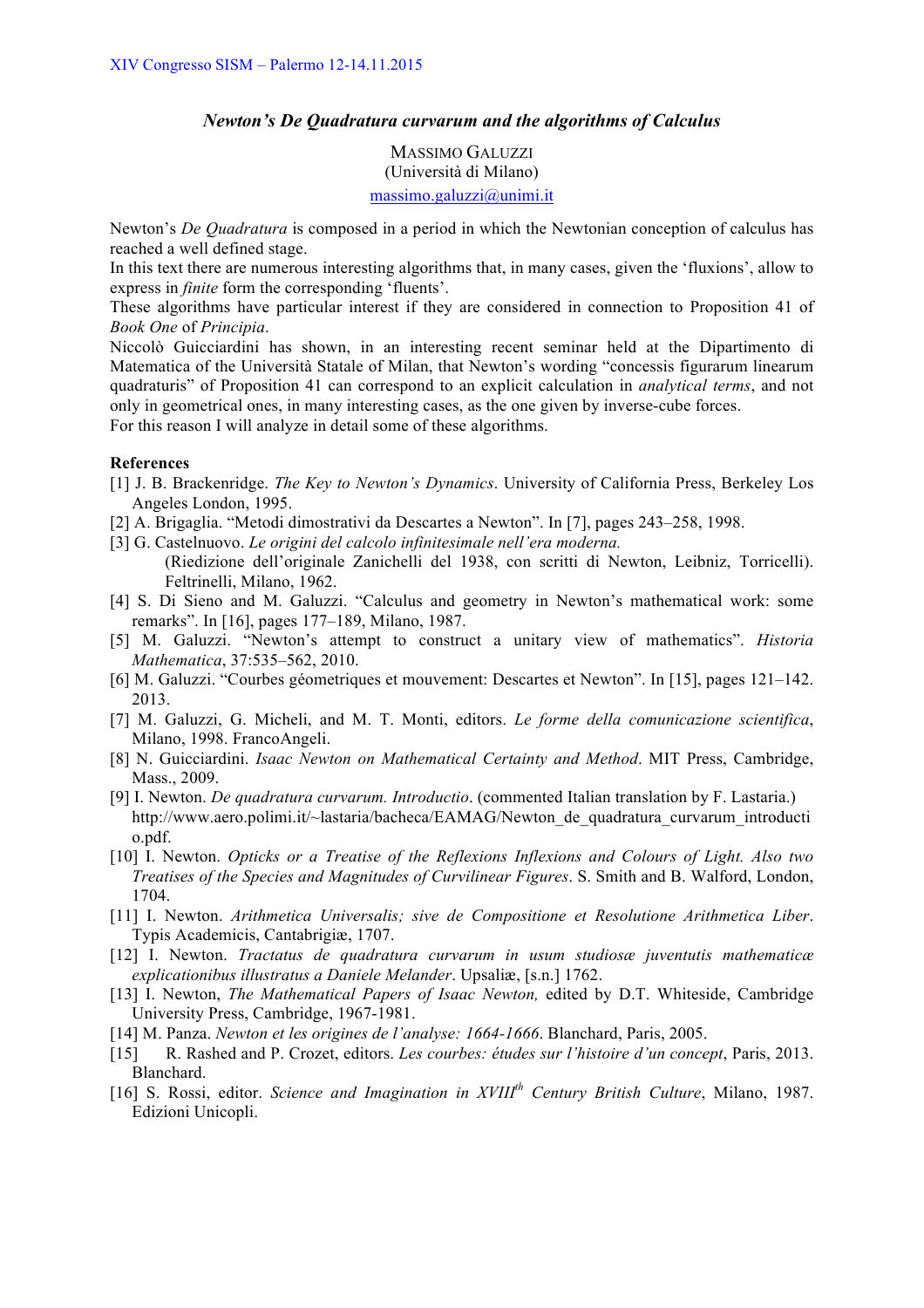# *Insegnamento e divulgazione della matematica nell'opera di Beppo Levi: dall'Italia all'Argentina*

LIVIA GIACARDI, MARGHERITA RASPITZU (Università di Torino) livia.giacardi@unito.it

Beppo Levi (Torino 1875 – Rosario 1961) è ben noto per importanti contributi in vari settori della matematica: la geometria algebrica, la logica, l'analisi e la teoria dei numeri e i fondamenti. La sua formazione scientifica si svolse a Torino risentendo in modo significativo dell'influenza sia di Corrado Segre, che diresse la sua tesi di laurea in geometria algebrica, sia di Giuseppe Peano che lo sensibilizzò alle problematiche logiche. Prima di ottenere la cattedra universitaria, Levi insegnò per sei anni (1900-1906) in scuole secondarie di vario indirizzo di tutta Italia (Licei, classici, Istituti tecnici e Scuole normali per la formazione delle maestre), un'esperienza che contribuì ad avvicinarlo ai problemi dell'educazione matematica. Ottenuta la cattedra, insegnò nelle Università di Cagliari, Parma e Bologna, impegnandosi anche sul fronte istituzionale e organizzativo. A Parma, in particolare, fondò la sezione locale della Associazione Mathesis accostandosi ai problemi della formazione degli insegnanti, creò l'Istituto di Matematica e fu preside della Facoltà di Scienze. A Bologna collaborò attivamente alle attività della Unione Matematica Italiana come tesoriere (1931-1938), come membro della Commissione scientifica (1933-1938), e del Comitato editoriale del Bollettino della Unione Matematica Italiana (1929-1938), attività quest'ultima che costituì una sorta di apprendistato per la futura direzione di riviste.

Dopo la promulgazione delle leggi razziali nel 1938 come molti professori ebrei fu costretto a lasciare l'insegnamento universitario e a scegliere la via dell'esilio. Grazie soprattutto a Tullio Levi Civita fu accolto con entusiasmo dalla *Universidad Nacional del Litoral* di Rosario in Argentina, dove rimase dal 1939 alla morte svolgendo un'intensa attività di organizzazione scientifica, di divulgazione, di internazionalizzazione e di formazione attraverso vari canali: i corsi specialistici e di base, la direzione dell'*Instituto de Matemática* della *Universidad Nacional del Litoral*, la creazione e la direzione di due riviste *Publicaciones del Instituto de Matemática* (1939-1948) e *Mathematicae Notae* (1941-). Gli aspetti che si intendono investigare sono soprattutto i seguenti:

─ la visione della matematica come "un modo di pensare" nell'opera di Beppo Levi

─ gli assunti metodologici e didattici che hanno ispirato le sue attività, l'influenza dei maestri e delle esperienze nell'insegnamento secondario, le collaborazioni con il fratello Eugenio Elia Levi e il pedagogista Giuseppe Lombardo Radice;

─ il progetto educativo e di divulgazione alla base di *Mathematicae Notae*, una rivista indirizzata, come Levi afferma, "*ante todo a los alumnos de la Facultad a la cual el Instituto está vinculado, pero esperan también encontrar alguna simpatía más allá del recinto de la Facultad, por parte de jóvenes que por primera vez se acercan a esta rama científica tan singular. Digo singular, porque la matemática … más que todo es un modo de pensar, es una filosofía… Las "Mathematicae Notae" pretenden, pues, despertar un poco de interés para este pensiamento matemático; y quieren hacerlo en cuanto sea posible de modo ecléctico y indirecto"* (*Mathematicae Notae*, 1941, p. 7);

─ un esempio della visione didattica di Beppo Levi tradotta in pratica, il piccolo libro *Abbaco da 1 a 20. Il primo libro d'aritmetica* [1922]**,** rivolto ai bambini del primo anno di scuola elementare: analisi dei contenuti, della metodologia, delle ragioni dello scarso successo e confronto con testi coevi.

# **Bibliografia**

Archivio storico dell'Unione Matematica Italiana, Parte secretata Archivio Storico dell'Università di Torino, Beppo Levi - Carriera Archivio Storico dell'Università di Bologna, Beppo Levi – Fascicolo personale

LEVI, B., *Opere 1897/1926*, I-II, a cura dell'Unione Matematica Italiana, Bologna, 1999.

- COEN, S., Un abbaco d'antan, *Bollettino U.M.I., La matematica nella Società e nella Cultura,* Serie 8, 1998, 1-A, pp. 79-96.
- CELLI A.. MATTALIANO M., *Eugenio Elia Levi. le speranze perdute della matematica italiana*, Milano: PRISTEM, 2015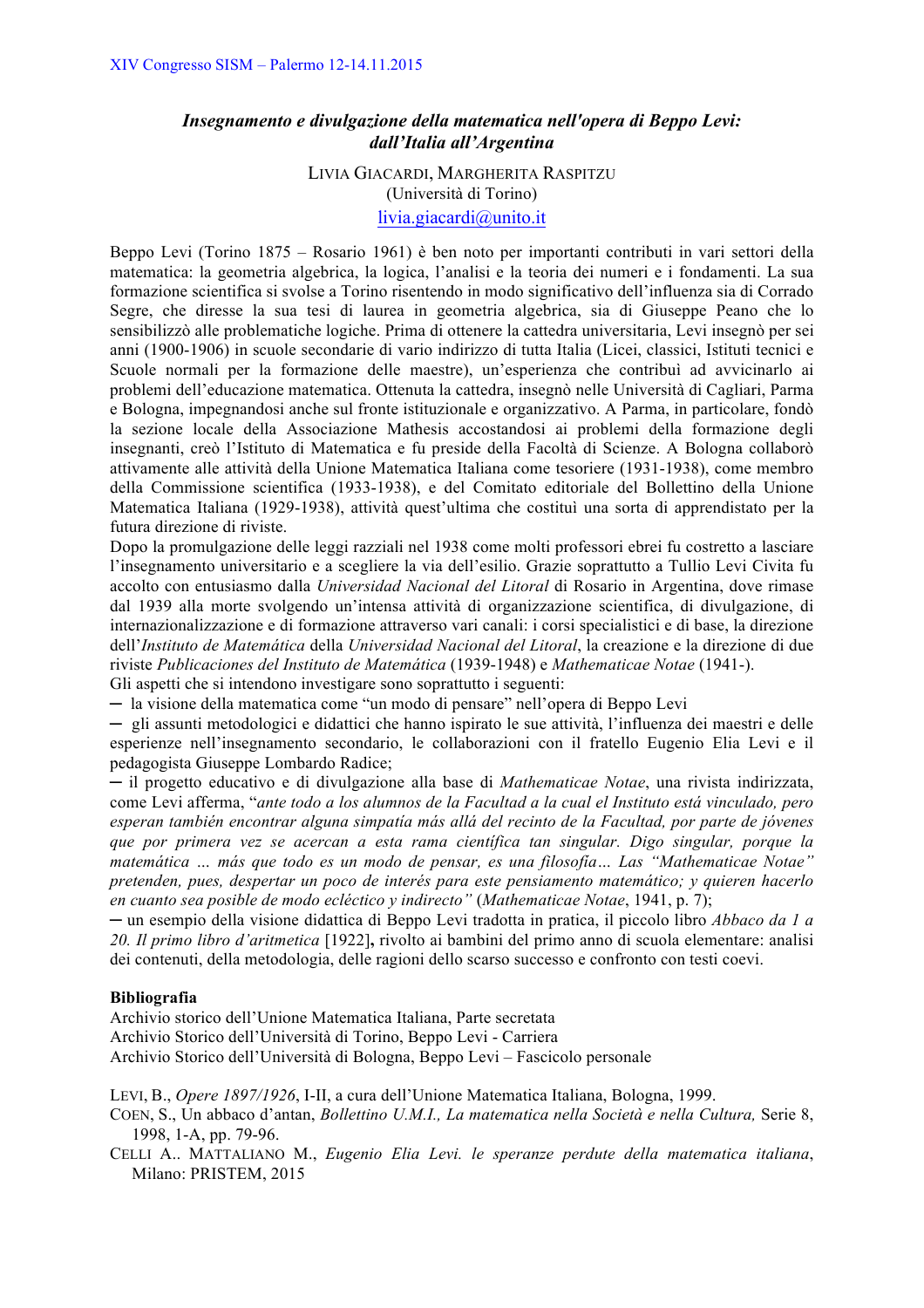GIACARDI, L., RASPITZU M., *Beppo Levi and the teaching of mathematics at the various school levels: methodological aspects, influences of scientific research and publishing initiatives, Torino*, ICHME4, Conferenza, 23 settembre 2015.

LEVI, L., *Beppo Levi, Italia y Argentina en la vida de un matemático,* Buenos Aires: Libros del Zorzal, 2000.

LUCIANO E., *La diffusione della Logica Peaniana nelle Americhe e il magistero di B. Levi e A. Terracini in Argentina (1938-1948),* in XX Congresso UMI, Siena 7- 12 settembre 2015, abstract.

PLA, C., Beppo Levi en la Argentina, Mathematicae Notae, XVIII, 1962, pp. XIII-XXII.

#### *La corrispondenza di Fabio Conforto (1909-1954)*

ENRICO GIUSTI (Il Giardino di Archimede, Firenze) giusti@math.unifi.it

Alcuni anni fa la famiglia Conforto, nella persona della dott.ssa Giuditta Torricelli, ha donato al Giardino di Archimede la corrispondenza di Fabio Conforto. La corrispondenza, costituita per lo più di lettere, cartoline, biglietti e telegrammi inviate a Conforto, oltre che qualche rara minuta di risposta, copre il periodo 1938-1951. La maggior parte della corrispondenza riguarda questioni accademiche; poche sono le lettere personali e familiari, estremamente rare quelle strettamente scientifiche. Tra i principali corrispondenti in Italia, oltre ai colleghi dell'Università di Roma, ricordiamo Sandro Faedo e Lamberto Cesari; all'estero è particolarmente corposa la corrispondenza con matematici tedeschi e austriaci, in particolare Wilhelm Blaschke e Wolfgang Gröbner. In totale sono circa un migliaio di documenti, che danno una visione ampia delle vicende della matematica italiana in un periodo travagliato della nostra storia nazionale.

L'indice della corrispondenza si può trovare sul sito del Giardino di Archimede, all'indirizzo *php.math.unifi.it/~archimede/archimede/conforto/primapagina.php*

# *L'Euclide tradito*

DOMENICO LENZI, COSIMO DE MITRI (Università del Salento, Lecce) domenico.lenzi@unisalento.it cosimo.demitri@unisalento.it

Noi intendiamo evidenziare come Euclide meritasse un'attenzione più fedele al pensiero da lui espresso negli *Elementi*, rispetto a ciò che è avvenuto realmente nel corso dei tempi.

Lo stesso Hilbert, con le sue *Grundlagen der Geometrie*, ha dato una versione della geometria euclidea che in qualche modo ha stravolto l'impostazione del grande maestro alessandrino. Infatti Hilbert è partito da punti, rette e piani. Quindi ha fatto scaturire la nozione di segmento – che era alla base degli *Elementi* – da un'arida relazione ternaria costituita da terne ordinate ognuna delle quali è formata da elementi che giacciono su di una retta.

Ma nel testo euclideo a volte si avverte anche un difetto di coordinazione, da cui potrebbero dipendere sia la mancanza di alcune semplici proposizioni, sia alcuni nei che si avvertono qua e là; come se ci possano essere stati degli interventi apocrifi malaccorti, che hanno alterato la *purezza* inizialmente perseguita da Euclide, determinando perciò i primi tradimenti nei suoi riguardi.

Noi siamo dell'avviso che gli *Elementi* avessero – e forse abbiano ancora – bisogno di una ricostruzione rigorosa, eliminando le ingenuità presenti nel testo euclideo, del tutto giustificate dato il periodo in cui l'opera è stata approntata.

In definitiva, in questa ricostruzione le rette dovrebbero scaturire come prolungamenti di segmenti (le *rette terminate* di Euclide), ridefinendo questi ultimi in maniera moderna. Ridefinendo quindi in maniera conseguente anche i cinque postulati euclidei e quelli inespressi che il grande maestro usa frequentemente.

Tra i postulati inespressi vogliamo ricordare quello del semipiano, di cui negli Elementi si ha una prima traccia nel celebre quinto postulato (E che, se una retta venendo a cadere su due rette forma gli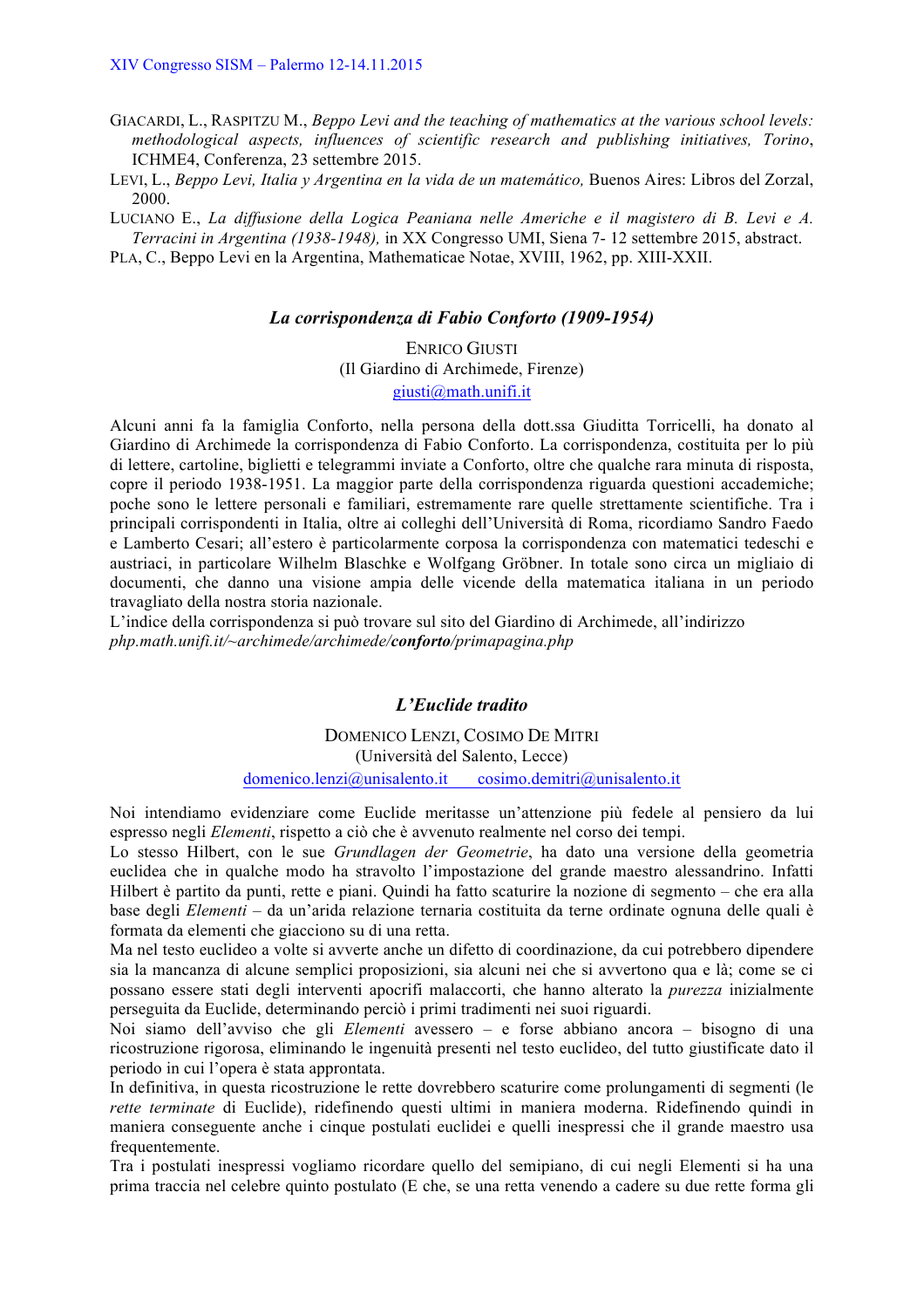angoli interni **e dalla stessa parte** minori …).

Ma ce n'è un altro importante, che Attilio Frajese in [1] chiama *sesto postulato* di Euclide, che egli estrae così dalla dimostrazione della Proposizione I,12 degli *Elementi* (quella relativa alla conduzione di una perpendicolare a una retta illimitata, a partire da un punto esterno a essa): *se una retta*  (l'odierno segmento, n. d. r.) *passa per un punto interno a un cerchio, essa, opportunamente prolungata dalle due parti, incontra la circonferenza in due punti*.

Tra l'altro, nella dimostrazione della Proposizione I,12 il *sesto postulato* lo troviamo insieme a quello del semipiano.

Ma c'è un altro tradimento che Euclide ha dovuto sopportare durante i secoli, che si è configurato nella intoccabilità degli *Elementi*, come se fossero una sorta di Bibbia parallela. Ed è forse anche per questo che Hilbert, per non sentire *le urla dei beoti* del suo tempo, si è guardato bene dal toccare gli *Elementi* e ha prodotto le sue *Grundlagen der Geometrie*.

### **Bibliografia**

- [1] A. Frajese, Il sesto postulato di Euclide, Periodico di matematiche (Mathesis), Vol. 46, pp. 150/159, 1968.
- [2] Euclide, *Elementi*, a cura di Attilio Frajese e Lamberto Maccioni, UTET, 1988.
- [3] Euclide, *Tutte le opere*, a cura di Fabio Acerbi, Bompiani, 2008.

### *L'opera matematica e idraulica di Giorgio Bidone*

MARIA GIULIA LUGARESI (Università di Ferrara) giuli.lugaresi@gmail.com

La figura di Giorgio Bidone (1781-1839) occupa un posto di rilievo nella cultura scientifica piemontese della prima metà dell'Ottocento. Dopo aver conseguito la laurea in matematica e idraulica (1803) e successivamente quella in architettura civile (1805), entrambe presso l'Università di Torino, Bidone si avvia alla carriera accademica, dapprima in qualità di reggente (1811) e successivamente come titolare (1815) della cattedra di idraulica presso l'ateneo torinese. L'insegnamento di idraulica affiancava ad una serie di lezioni teoriche (prevedeva, oltre ad una serie di lezioni teoriche) numerose lezioni di carattere applicativo - sperimentale presso lo Stabilimento idraulico della Parella, fatto realizzare da Carlo Emanuele III di Savoia, a partire dal 1763, allo scopo di realizzare esperimenti sulle acque. Gli strumenti dell'idraulica teorica si erano rivelati fino a quel momento inadeguati per l'effettiva trattazione di questioni pratiche, per tale motivo le formule empiriche trovavano ancora una vasta applicazione, nel tentativo di dare una trattazione matematica agli esperimenti osservati. In questo senso si rivela molto importante il ruolo svolto da Bidone, che è stato dapprima coadiutore (1811) e successivamente condirettore (1818) dello Stabilimento della Parella.

Agli incarichi di natura didattica Bidone affianca un'attiva partecipazione alle attività dell'Accademia delle Scienze di Torino, della quale diventa socio nazionale residente a partire dal giugno del 1805. Tra il 1809 ed il 1838 Bidone pubblicherà quindici lavori di carattere scientifico sui «Mémoires» (poi «Memorie») dell'Accademia delle Scienze, che si possono così suddividere: cinque, di analisi matematica, riguardano l'integrale logaritmico, le trascendenti ellittiche e il calcolo di integrali definiti, i restanti dieci, di carattere applicativo, sono prevalentemente di argomento idraulico, settore nel quale Bidone ha dato i maggiori contributi in campo scientifico. La sua cultura scientificomatematica si rivela aggiornata: Bidone studia non solo le più importanti opere settecentesche (Eulero, Lagrange), ma anche quelle di autori a lui contemporanei (Cauchy, Legendre, Prony, Navier).

### **Bibliografia**

Conte Alberto - Giacardi Livia [1990], *La matematica a Torino*, in *Ville de Turin 1798-1814*, a cura di Giuseppe Bracco, Torino, vol. II, pp. 281-329.

Ferraresi Alessandra [2004], Stato, scienza, amministrazione, saperi. La formazione degli ingegneri in Piemonte dall'antico regime all'Unità d'Italia, Bologna, Società Editrice il Mulino.

Giacardi Livia [2009], La Corte sabauda e il rinnovamento della ricerca scientifica in Piemonte nella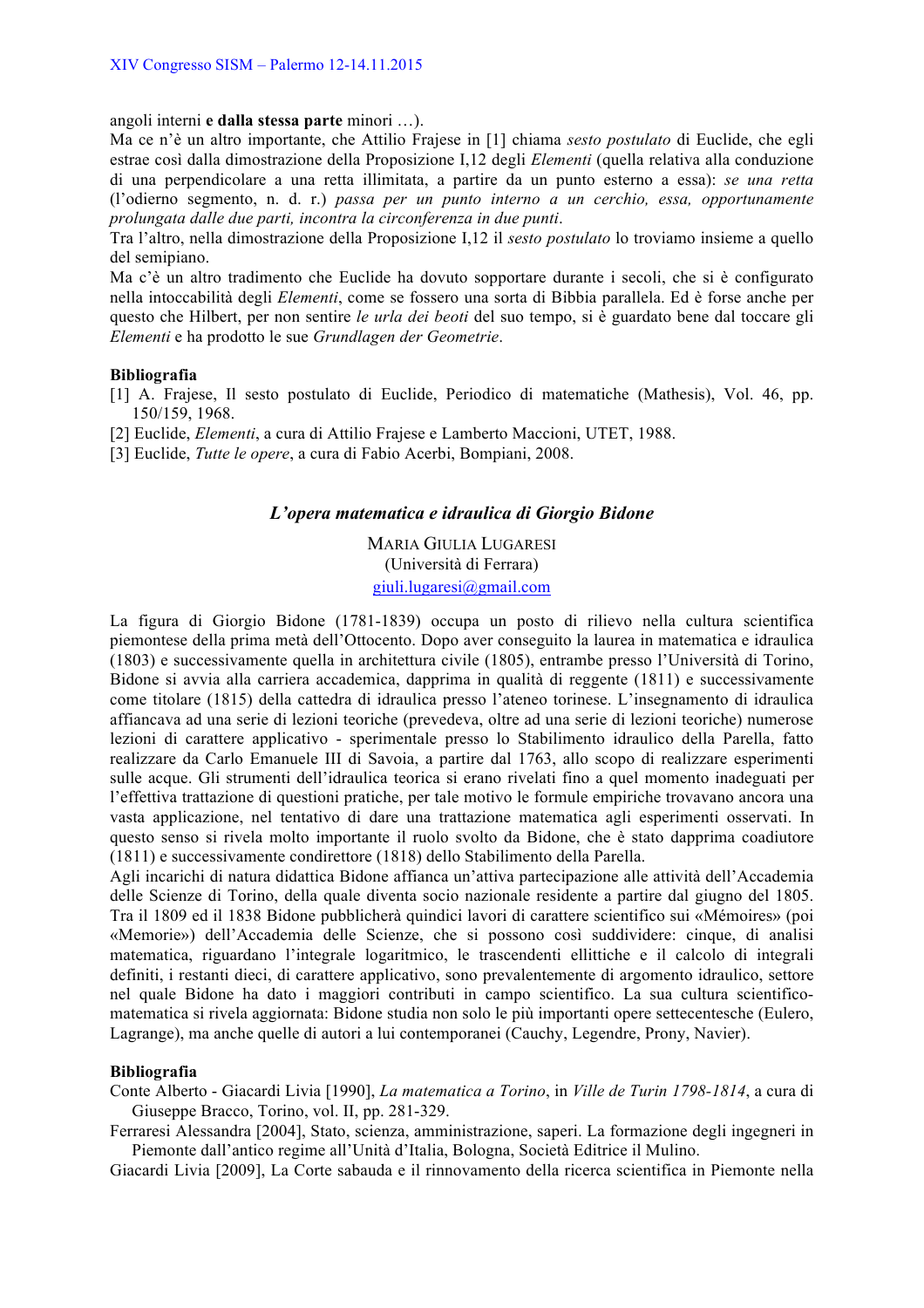prima metà dell'Ottocento, in «Annali del Centro Pannunzio», anno 2008-2009, pp. 243-264. Menabrea Luigi Federico [1840], *Discours sur la vie et les ouvrages du chevalier Georges Bidone*,

Turin; poi in «Memoires de l'Academie des sciences de Turin», serie II, t. IV, pp. LXI-LXXXIV.

Redondi Pietro [1980], *Il laboratorio di idraulica della Parella e la figura di Giorgio Bidone*, in *Cultura e scienza dall'illuminismo al positivismo*, II. Tradizioni matematiche e intenti applicativi nella cultura scientifica piemontese, Storia d'Italia. Annali 3, Torino, Einaudi.

### *Oltre il dualismo algebrico/trascendente: il movimento trazionale e i suoi limiti*

# PIETRO MILICI (Università di Palermo) p.milici@gmail.com

Nel XVII sec. le curve erano pensate come luoghi tracciati da opportune macchine matematiche. Soprattutto nel periodo tra il 1650 e il 1750, il problema di estendere la geometria oltre i limiti algebrici divenne dominante, a causa del sorgere di nuove curve e nuovi problemi. La classe principale di problemi che estese le costruzioni delle curve algebriche è stato il "problema inverso della tangente". Le prime curve costruite sotto condizioni di tangenza furono fisicamente realizzate con la trazione di un filo legato ad un peso. Da qui, lo studio di questi strumenti e del movimento che esse generano è stato chiamato "movimento trazionale". Lo scopo di questo intervento è definire la classe delle curve così costruibili.

Lo studio dei vari esempi storici ci porta alla definizione di una classe di macchine ideali per il moto trazionale: tali strumenti estendono i sistemi articolati con l'introduzione di un vincolo meccanico che permette di guidare la direzione della tangente (tramite ruote o lame).

Considerando come variabili le coordinate dei punti delle macchine, i vincoli "trazionali" sono tradotti in polinomi differenziali, e, per la teoria dell'eliminazione in algebra differenziale (ideata da Ritt nella prima metà del XX sec.), le curve tracciate corrispondono alle soluzioni di sistemi di polinomi differenziali.

Pertanto le curve ottenibili col moto trazionale sono (localmente) grafico di funzioni cosiddette "algebricamente differenziali" (soluzioni di equazioni differenziali algebriche). Tutte le funzioni elementari sono algebricamente differenziali, e tali sono anche la maggior parte di quelle che si trovano nei testi di analisi: una curva non tracciabile con costruzioni trazionali è la Γ di Eulero, in quanto è il primo esempio storico di funzione non algebricamente differenziale (Hölder, 1886).

La definizione delle funzioni costruibili o meno con il movimento trazionale porta a un dualismo (stavolta di funzioni, non più di curve come nel caso algebrico/trascendente) particolarmente significativo non solo a livello analitico ma anche per quanto riguarda la relazione con la computazione analogica.

### **Bibliografia**

- Bos, H. J. M.: Redefining Geometrical Exactness, Descartes' Transformation of the Early Modern Concept of Construction, Springer-Verlag, New York (2001).
- Milici, P.: A quest for exactness: machines, algebra and geometry for tractional constructions of differential equations. PhD thesis, Università di Palermo/Université Paris 1 (2015).

Moore, E. H.: Concerning transcendentally transcendental functions. *Mathematische Annalen*, 48(1- 2):49–74 (1896).

Ritt, J. F.: *Differential equations from the algebraic standpoint*, vol. 14. American Mathematical Soc. (1932).

Tournès, D.: La construction tractionnelle des équations différentielles. Paris: Blanchard (2009).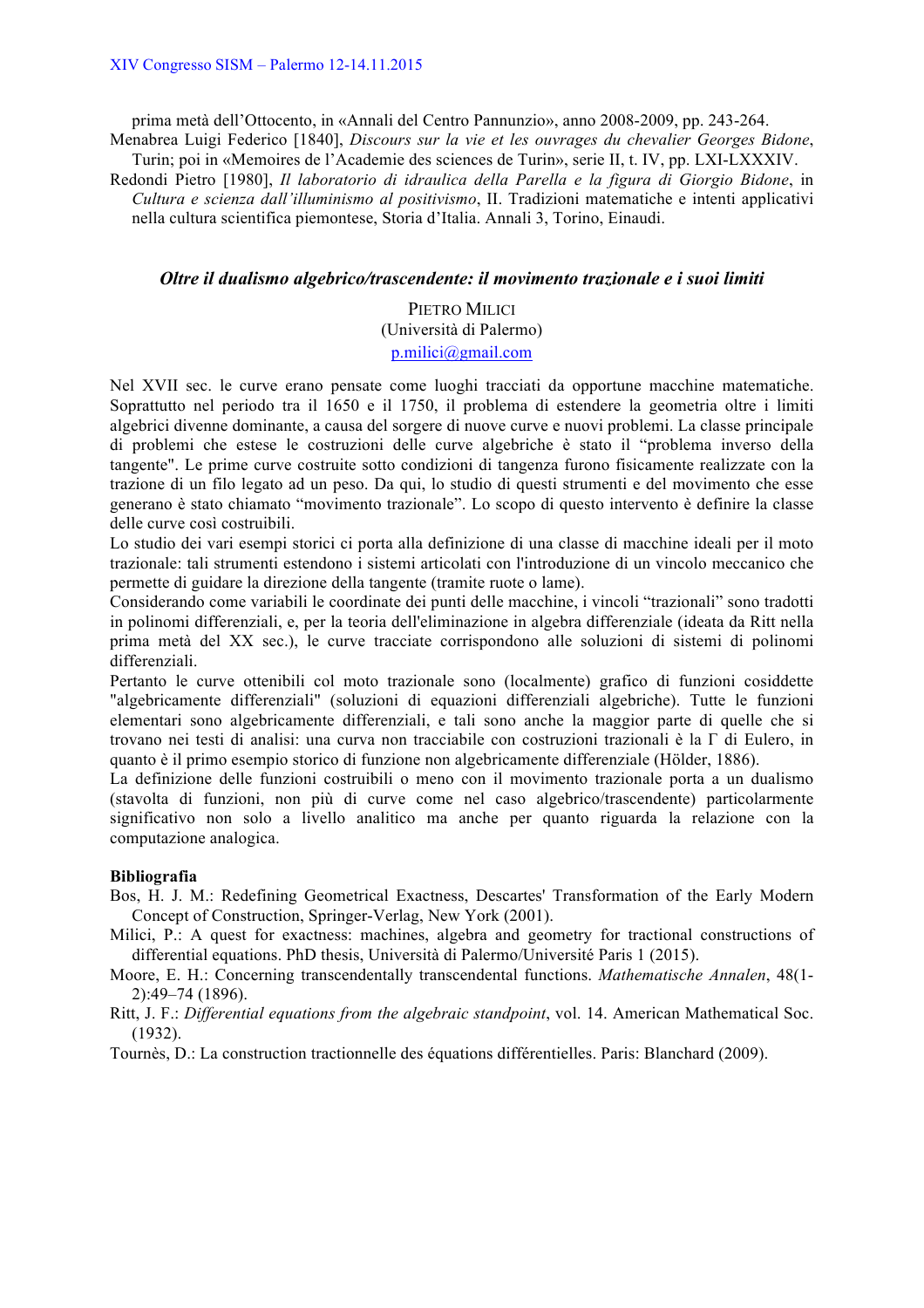# *Geometria elementare: dalla geometria del triangolo alla geometria dinamica*

# NICLA PALLADINO, MARIA ALESSANDRA VACCARO (Università di Palermo) nicla.palladino@unina.it marialessandra.vaccaro@unipa.it

Da una decina di anni si discute sull'importanza di presentare, a fini didattici e anche per la formazione dei docenti, la geometria elementare mediante l'utilizzo di software di geometria dinamica. Ciò naturalmente si inserisce in una visione dell'insegnamento della geometria che valorizzi gli aspetti laboratoriali. Occorre comunque rilevare che il laboratorio non va visto, in questo contesto, come una serie di interventi episodici e slegati, ma come la sede naturale per affrontare aspetti che possano destare l'interesse, affiancando quelli curricolari anche attraverso percorsi storici che tocchino spunti di origini differenti, di tipo trasversale, mediante il quale gli argomenti del passato acquistano nuova vita. Tale tipo di discussione si inserisce nel problema del ruolo didattico, ma anche più generalmente culturale, della matematica (e per quello che riguarda questo intervento, in particolare la geometria) elementare. A questa discussione si affianca il dibattito concettuale, ma dai contorni di profonda natura epistemologica, sulla natura e sul ruolo della geometria elementare nella formazione dei docenti e nell'insegnamento superiore; problematica che negli ultimi trent'anni è stata ampiamente affrontata: tra coloro che maggiormente hanno approfondito la questione, si possono consultare (Yaglom 1981), (Scimemi 1995), (Scimemi 1997), (Betti 2007) che si sono soffermati soprattutto sulla geometria del triangolo e delle sue generalizzazioni. Tale dibattito può essere considerato come il prosieguo di quello riguardante il ruolo dell'insegnamento della geometria euclidea, ma anche va visto in stretto collegamento con l'esame degli interessi di molti tra i matematici che svolgevano un ruolo di punta nella ricerca nel campo appunto nella geometria elementare (si pensi a Steiner, Cremona, Beltrami, Clifford, ecc.).

In questo quadro di riferimento può assumere un altro significato la rilettura di testi classici di grandi matematici, come Jacob Steiner, Luigi Cremona o William Kingdon Clifford, se costruzioni, teoremi e proprietà vengono riformulate mediante lo strumento del software dinamico. Nella prospettiva suddetta, ovvero ripercorrere una successione di costruzioni della geometria elementare, che siano legate tra loro da un filone storico, noi vogliamo proporre un percorso che tocchi da vicino problemi relativi alla retta di Simson-Wallace e ad alcuni punti notevoli, tra cui il "punto di Clifford", in quanto argomenti la cui storia è ricca di spunti interessanti.

# **Bibliografia essenziale**

- 1. Betti, R., *Il triangolo: che meraviglia!*, Alice&Bob, n. 2, Centro Eleusi Università Bocconi, Springer, 2007.
- 2. Clawson, J.W., *The complete quadrilateral*, Annals of Mathematics, ser. 2, vol. 20, n. 4, 1919, pp. 232-261.
- 3. Clifford, W.K., *A synthetic proof of Miquel's theorem.* The Oxford, Cambridge and Dublin Messenger of Mathematics, vol. 5, pp. 124-141.
- 4. Cremona, L., *Sur l'hypocycloïde à trois rebroussements*, Journal für die reine und angewandte Mathematik, 1864, Issue 64, pp. 101-123.
- 5. Scimemi, B., *Riscoprendo la geometria del triangolo*, in "L'insegnamento della Geometria" Seminario di formazione per Docenti, liceo Scientifico Statale "A. Vallisneri" Lucca, Novembre 1995 - Marzo 1996, pp. 180-193.
- 6. Scimemi, B., *Geometria del triangolo: retta di Simson, parabole tritangenti*, CABRIRRSAE Bollettino degli utilizzatori di CABRI-géomètre, 1997 n. 12, pp.16-19.
- 7. Steggall, J.E.A., *On the envelope of the Simson line of a polygon***,** Proceedings of The Edinburgh Mathematical Society, Vol. 14 / February 1895, pp. 122-126.
- 8. Steiner, J., *Géométrie pure. Développement d'une série de théorèmes relatifs aux sections coniques*, Annales de Mathématiques pures et appliquées, tome 19, 1828-1829, pp. 37-64.
- 9. Steiner, J., *Über eine besondere Curve dritter Klasse (und vierten Grades)*, Journal für die reine und angewandte Mathematik, Berlin, 1857, pp. 231-237.
- 10. Yaglom, I.M, *Elementary Geometry, Then and Now*, The Geometric Vein, Springer New York, 1981, pp 253-269.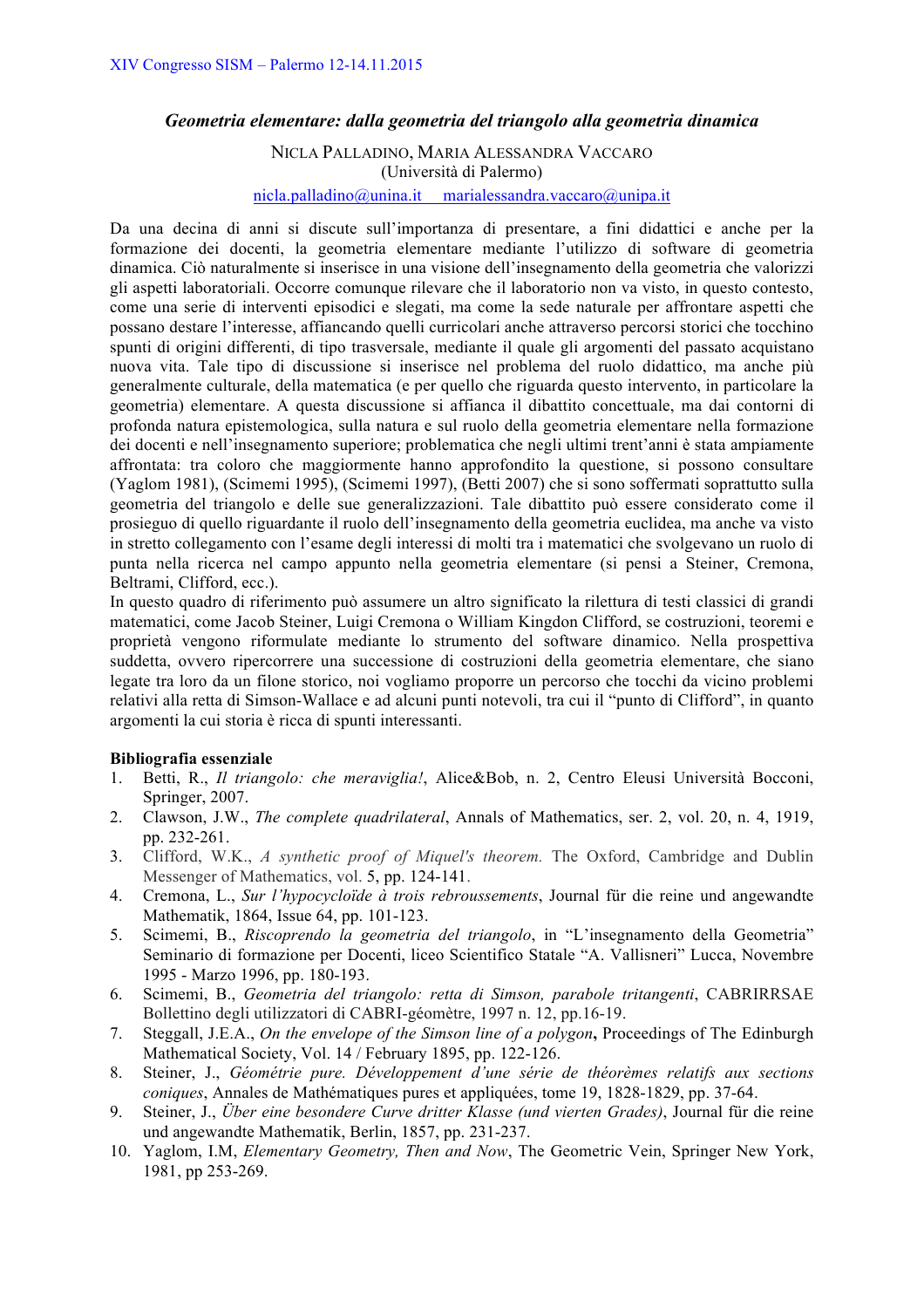### *La teoria delle parallele negli elementi di geometria in Italia in età moderna*

ELISA PATERGNANI (Università di Ferrara) ptrlse@unife.it

Cristoforo Clavio (1538-1612), astronomo e gesuita, nonché professore di matematica presso il Collegio Romano, rifacendosi all'*editio princeps* dell'opera greca di Basilea (1533) e al *Commento* di Proclo, commentò l'opera euclidea con una nuova edizione in latino che pubblicò nel 1574: *Euclidis elementorum libri XV*. Clavio si cimentò in una dimostrazione del quinto postulato. Se nella prima edizione aveva ritenuto "magis accurata" la dimostrazione data da Proclo riportandola integralmente, nell'edizione successiva, che pubblicò nel 1589, presentò la sua dettagliata dimostrazione.

L'opera di Clavio rimase il testo di riferimento di tutto l'insegnamento matematico nell'ambito dei collegi dei Gesuiti. Alcuni decenni dopo fu però necessario scrivere e compilare dei trattati di geometria elementare più accessibili agli studenti, tra i quali rientravano anche i giovani nobili che si preparavano alla carriera militare. I padri gesuiti André Tacquet (1616-1669) e Milliet Dechales (1621-1678), che pubblicarono le edizioni di maggior successo, tentarono anch'essi di giustificare il postulato delle parallele.

A causa delle diverse guerre che caratterizzarono la prima metà del Settecento, ad opera delle principali potenze europee, nacquero diverse scuole militari per la formazione dei futuri ufficiali. In queste nuove istituzioni l'insegnamento della matematica venne ad assumere un ruolo determinante.

La direzione delle nuove scuole venne affidata quasi sempre a ingegneri e matematici. Nel Regno sabaudo Giuseppe Ignazio Bertola, primo ingegnere del Re Amedeo II, compose per gli allievi dell'Accademia Reale un manuale sui primi libri degli *Elementi*: *Li primi sei libri della Geometria d'Euclide esposti da Giuseppe Ignazio Bertola Professore delle Matematiche Nella Reale Accademia di Torino Consecrati all'Altezza Reale di Carlo Emanuele Principe di Piemonte* (Torino, 1717). Negli stati borbonici venne affidata a Niccolò e Pietro Di Martino la direzione delle scuole militari napoletane, per le quali pubblicarono importanti edizioni degli *Elementi* di Euclide. La teoria delle parallele presentata in questi nuovi testi per la preparazione tecnico-scientifica in alcuni casi era ancora legata alla trattazione classica euclidea, in altri presentava taluni aspetti di novità.

#### **Riferimenti bibliografici**

Enriques F., Gli elementi d'Euclide e la critica antica e moderna, 3 voll., Roma, Stock, 1925.

Frajese A., Maccioni L., *Gli Elementi di Euclide*, Torino, Unione Tipografico-Editrice Torinese, 2000. Klügel G.S., *Tentativi di dimostrare la teoria delle parallele*, traduzione dal latino di Lodovica Radif, saggio introduttivo di Dario Palladino, Milano, Edizioni Melquíades, 2012.

Maierù L., Il Quinto Postulato Euclideo da Clavio [1589] a G. Saccheri [1733], «Arch. Hist. Ex. Sci.», 27, 1982, pp. 297-334.

Patergnani E., Insegnamenti matematici delle scuole di artiglieria e fortificazione nel Settecento in Italia, ricerca promossa dalla Fondazione Filippo Burzio di Torino, 2014.

Pont J.C., 1986, *L'aventure des paralleles*, Berna, Francoforte-St. Main, New York, Lang.

# *La semicontinuità di Tonelli sui Rendiconti del Circolo Matematico di Palermo (1915-2015)*

LUIGI PEPE (Università di Ferrara) pep@unife.it

Sono trascorsi cento anni da quando, mentre l'Italia entrava in guerra contro gli Imperi centrali, Leonida Tonelli pubblicò sui *Rendiconti del Circolo Matematico di Palermo* la sua celebre memoria *Sur une méthode directe du calcul des variations* (vol. 39, 1915, pp. 233-264). Si tratta di un lavoro fondamentale nel quale, utilizzando la semicontinuità inferiore rispetto alla convergenza uniforme di un funzionale di tipo integrale dipendente da una funzione e dalla sua derivata nel campo delle funzioni assolutamente continue, si arrivava ad un teorema di esistenza del minimo del funzionale e a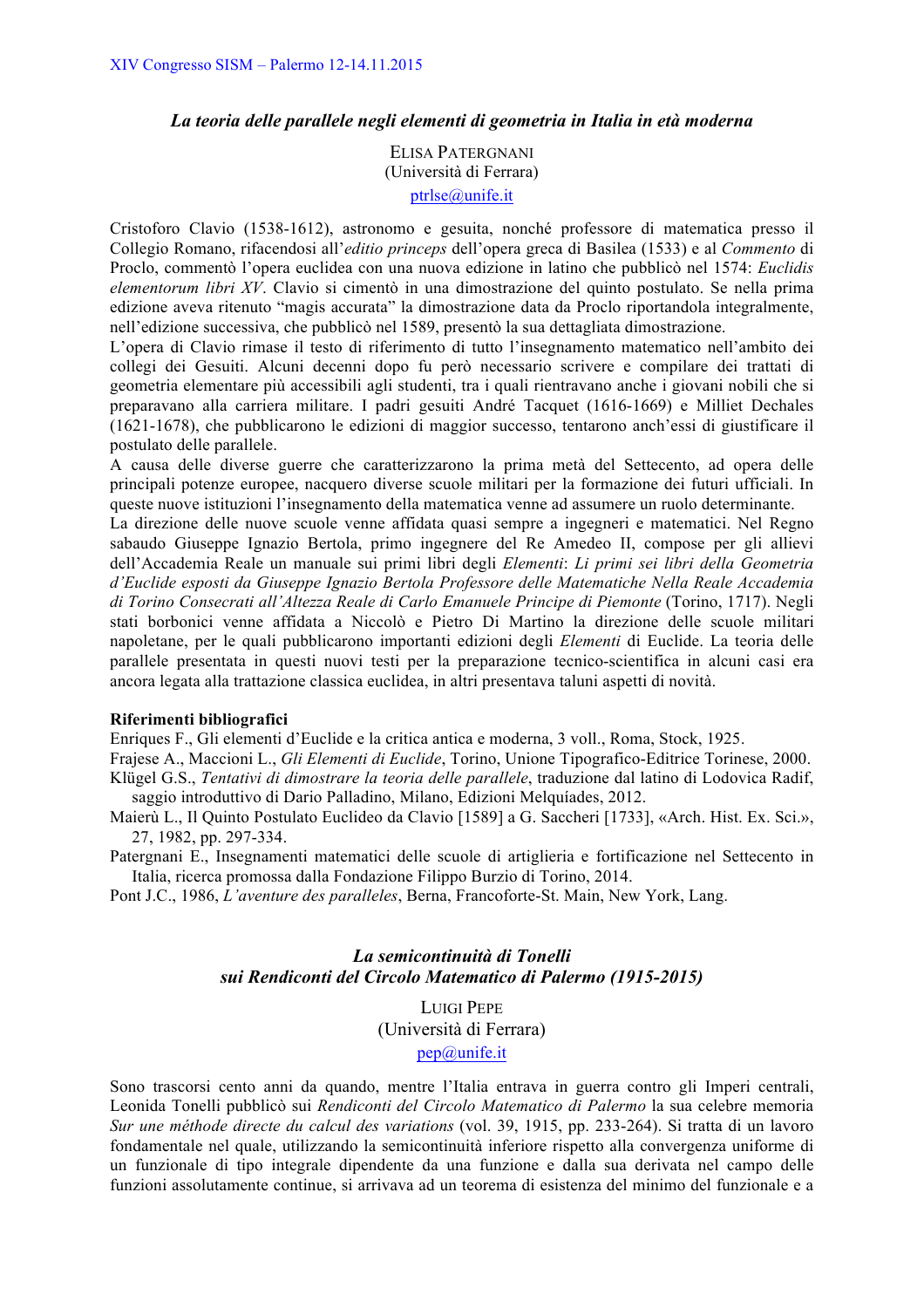notevoli risultati di regolarità. Il concetto di funzione semicontinua era stato introdotto da R. Baire in un lavoro pubblicato in Italia, *Sur les fonctions de variables réelles* (Annali di matematica, 1899). Nella sua tesi, sempre stampata in Italia, H. Lebesgue, *Integrale longuer aire* (Annali di matematica, 1902) aveva osservato che l'integrale che esprime la lunghezza di una curva è semicontinuo inferiormente rispetto alla convergenza uniforme e aveva definito l'area di una superficie in modo che risultasse semicontinua inferiormente. Alla teoria dell'integrazione di Lebesgue diede fondamentali contributi G. Vitali: Funzioni quasi continue, 1905; Insiemi non misurabili, 1905; Funzioni assolutamente continue, 1905; Teorema di ricoprimento,1908. Seguirono altri fondamentali risultati di B. Levi (1906), G. Fubini (1907) e dello stesso Tonelli (1909).

Ad illustrare i risultati di Tonelli, che fu valido combattente nella Grande Guerra, prima e dopo il conflitto europeo, è dedicata questa comunicazione, che finisce con il riguardare uno dei campi nei quali i matematici italiani hanno dato i maggiori contributi nel secolo scorso: i metodi diretti nel calcolo delle variazioni.

### **Bibliografia**

- Leonida Tonelli*, Opere scelte*, a cura dell'Unione Matematica Italiana, voll. 4, Roma, Cremonese, 1960-1963.
- *Giuseppe Vitali, Opere sull'analisi reale e complessa, carteggio*, a cura di M. T. Borgato e L. Pepe, Bologna Cremonese, 1984.
- L. Pepe, Leonida Tonelli e il calcolo delle Variazioni, in La matematica italiana tra le due guerre mondiali, Bologna, Pitagora, 1987, pp.307-317.

*Cesare Arzelà, Opere*, voll. 2, a cura di G. Letta, P.L: Papini, L. Pepe, Bologna, Tecnoprint, 1992 .

- G. Buttazzo, G. Dal Maso, E. De Giorgi, *Calcolo delle variazioni,* in *Enciclopedia del Novecento, Supplemento*, Roma, Istituto dell'Enciclopedia Italiana, 1998, pp. 832-848.
- Beppo Levi, *Opere 1897-1926*, voll. 2 a cura di S. Coen, Bologna Cremonese, 1999.
- A. Guerraggio, P. Nastasi, *Leonida Tonelli, A Biography*, in *Mathematicians in Bologna*, ed. S. Coen, Basel, Birkhäuser, 2012, pp. 289-315.

# *Matematica e Cristallografia nel XIX secolo: i contributi di Quintino Sella*

CHIARA PIZZARELLI (Università di Torino) chiara.pizzarelli@unito.it

Quintino Sella (1827-1884) fu riconosciuto a livello internazionale per i suoi studi di mineralogia. Ad oggi risultano tuttavia limitate le indagini sul suo contributo più originale, ossia l'applicazione delle sue conoscenze matematiche alla Cristallografia.

Tra la fine del XVIII e la metà del XIX secolo si impose nella mineralogia un nuovo approccio metodologico basato sullo studio della natura fisica e morfologica dei cristalli, piuttosto che su quella chimica. Romé de l'Isle (1736-1790) e René Just Haüy (1743-1822), grazie all'utilizzo del goniometro di applicazione di Arnould Garangeot (1742-1806), stabilirono che le forme dei cristalli non sono dovute a cause accidentali, ma che gli angoli diedri tra le facce di cristalli di una stessa sostanza sono uguali, se misurati nelle stesse condizioni fisiche (*legge della costanza dell'angolo diedro*, 1783), e che le posizioni dei piani da cui sono composti sono esprimibili con formule matematiche (*legge di razionalità degli indici*, 1784). A Torino Amedeo Avogadro (1776-1856) aveva fornito una panoramica sulla cristallografia ([1]), diffondendo in Italia le notazioni e i metodi più avanzati in Europa.

Sella ebbe l'opportunità di studiare Mineralogia e di essere in contatto epistolare con i principali prosecutori del settore. Dopo la laurea in Matematica all'Università di Torino (1847), egli compì un soggiorno di studi e di perfezionamenti presso l'*Ecole des mines* di Parigi, finanziato dal governo sabaudo (1847-1852). Ivi ebbe come professori Pierre A. Dufrénoy (1792-1857) e Henri H. de Sénarmont (1808-1862). Quest'ultimo aveva tradotto in francese l'opera di William H. Miller (1801- 1880), uno dei maggiori mineralogisti dell'epoca, che Sella incontrò nel 1851 durante un viaggio a Berlino. Seguendo i più recenti indirizzi di ricerca, egli avviò una serie di misure delle relazioni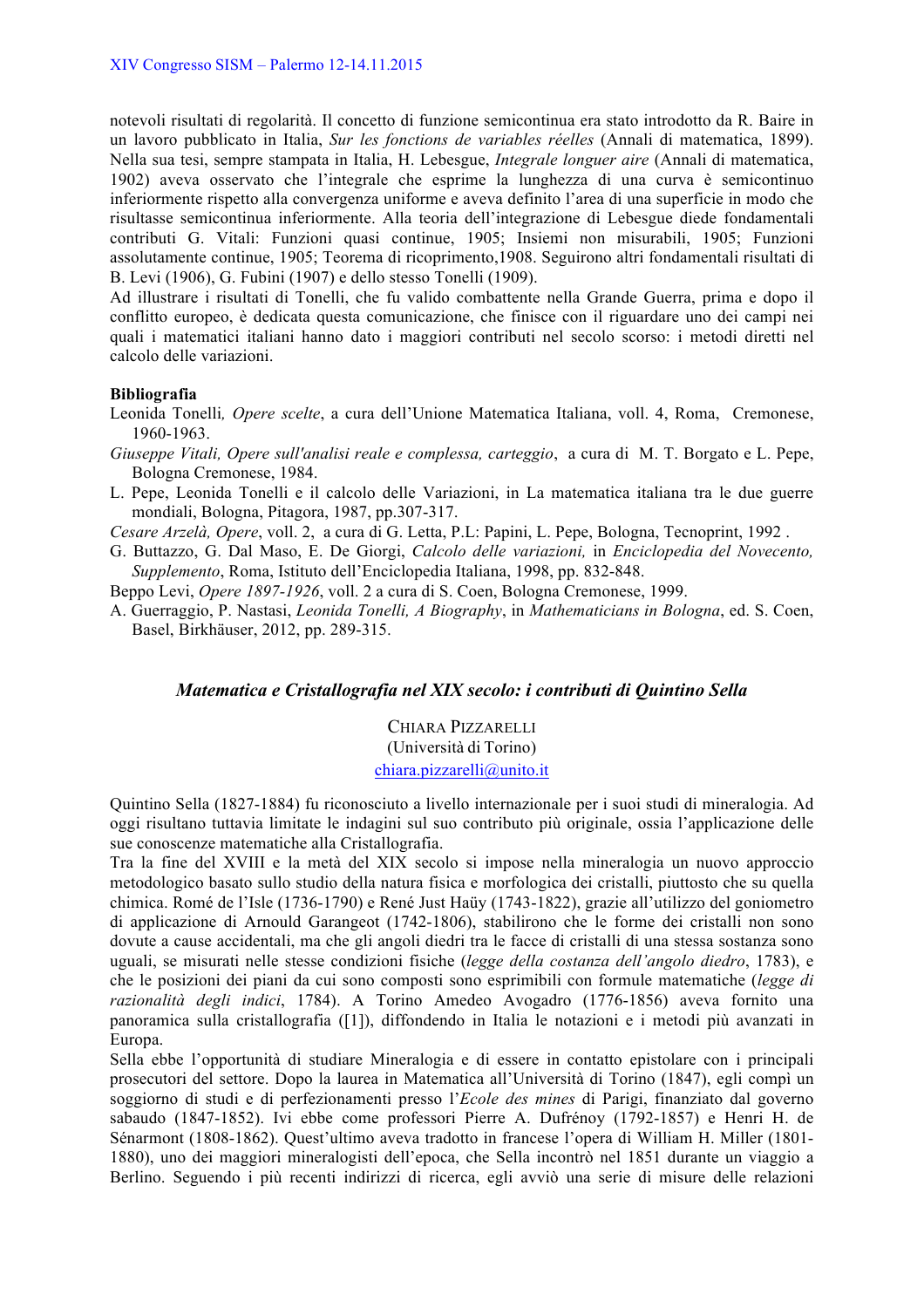angolari tra le facce dei cristalli, con l'obiettivo di individuare alcune regolarità tra le loro forme geometriche.

Dal soggiorno di studi all'estero derivarono importanti pubblicazioni di cristallografia matematica che, sebbene poste in appendice alle sue memorie di mineralogia, finirono per essere considerate il suo contributo più originale, riconosciuto a livello internazionale.

Distaccandosi dall'impostazione classica, che prendeva come figura di riferimento per lo studio delle relazioni tra le facce dei cristalli una sfera di proiezione, per la quale erano dunque necessarie cognizioni di trigonometria sferica, Sella sfruttò la notazione di Miller per dimostrare con la geometria elementare i principali teoremi della cristallografia.

Nel 1856 egli, facendo uso dell'equazione di un ellissoide associato alle facce di un cristallo, fornì una semplice dimostrazione della *legge di razionalità degli indici* e di altre proprietà geometriche dei cristalli ([11]). Con tale pubblicazione si instaurò un interessante dialogo a distanza con Miller, il quale aveva apprezzato le sue ricerche, come testimoniano i loro carteggi e le pubblicazioni successive sul tema. Nel 1857 Miller, seguendo le orme di Sella, applicò il metodo ad altre proprietà cristallografiche e, a sua volta, Sella, spronato dai successi ottenuti, pubblicò le note [12] e [13]. Lo scopo di queste era quello di esprimere le proprietà della cristallografia sia con i mezzi della geometria elementare, che con l'uso dei determinanti. In tale maniera Sella intendeva semplificare i calcoli e facilitare lo studio scientifico dei cristalli per mineralogisti, naturalisti e chimici. Furono in particolare ideate da Sella formule concise ed eleganti:

per esprimere la condizione di appartenenza di tre o più facce ad una stessa zona

per ricavare il simbolo di una zona comune a due facce e quello di una faccia comune a due zone per risolvere il problema di determinare gli indici delle facce di un cristallo rispetto a un nuovo sistema di riferimento.

Nella comunicazione si illustreranno i metodi di Sella su alcuni specifici esempi di applicazione alle leggi fondamentali della cristallografia, sottolineando le differenze e le analogie con quello adottato da Miller nel 1839 e nel 1857.

Grazie all'esame di alcuni materiali inediti custoditi presso la Fondazione Sella di Biella, come le corrispondenze con Carlo Ignazio Giulio, Sénarmont e Miller, e il quaderno inedito *Mineralogia e Litologia*, contenente gli appunti di Sella relativi al corso tenuto a Parigi da Sénarmont nel 1849-50, si mostreranno gli apporti acquisiti durante i soggiorni esteri e gli stimoli ricevuti.

Infine, ci si soffermerà sull'utilizzo delle ricerche di cristallografia matematica di Sella nella sua attività didattica a Torino nell'a.a. 1861-62 presso la R. Scuola di Applicazione per gli Ingegneri, che diedero luogo alla stesura del manuale *Lezioni di cristallografia*, edito in forma litografata nel 1867 e poi a stampa nel 1877. I lavori di Sella e le relative esposizioni didattiche furono apprezzate all'estero, come dimostrano le traduzioni e i riferimenti alle sue opere apparse negli anni successivi.

# **Fonti archivistiche**

Fondazione Sella San Gerolamo – Biella, Carte Quintino Sella, serie *Carteggio* Biblioteca di Storia e Cultura del Piemonte, *Fondo Giulio*

# **Bibliografia**

- [1] AVOGADRO A., *Fisica de' corpi ponderabili ossia Trattato della costituzione generale de' corpi*, v. 1, Torino, Stamperia Reale, 1837
- [2] COSSA A., *Su la vita ed i lavori scientifici di Quintino Sella*, Tip. della R. Accademia dei Lincei, Roma, 1885
- [3] FERRARIS G., *Quintino Sella tra matematica, cristallografia e mineralogia*, Atti dei Convegni Lincei, 269, 2013, pp. 207-235
- [4] HOFMANN A.W., *In memoria di Quintino Sella*, Roma-Torino-Firenze-Milano, Paravia*,* 1887
- [5] MILLER W.H., *A Treatise on Crystallography*, Cambridge, Deighton, 1839
- [6] MILLER W.H., *On the application of elementary geometry to crystallography*, «Philosophical Magazine», 13, 1857, pp. 845-852
- [7] MILLER W.H., *A Tract on Crystallography*, Cambridge, Deighton, Bell and Co., 1863
- [8] QUAZZA G., QUAZZA M., *Epistolario di Quintino Sella*, v. I-IX, Roma, Istituto per la storia del Risorgimento italiano – Archivio Guido Izzi - Gangemi, 1980-1995, 1999-2005, 2010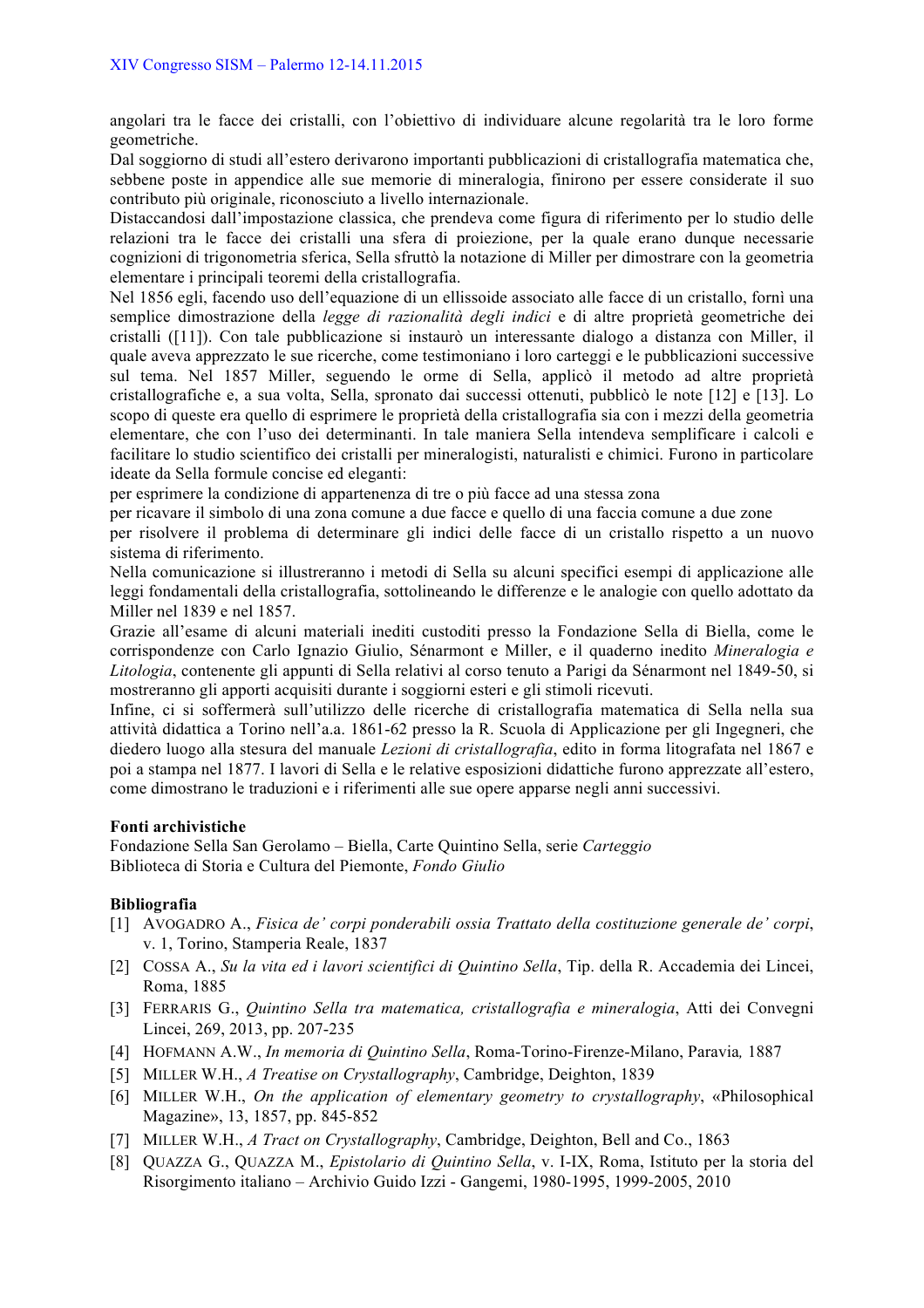- [9] RIGAULT, *La figura scientifica di Quintino Sella*, Atti dei Convegni Lincei, Giornata Lincea indetta in occasione del I Centenario della morte 1984, Roma 26.5.1984, 64, 1984, pp. 15-26
- [10] SELLA Q., *Mineralogia e Litologia. Note di Quintino Sella alla Scuola delle miniere di Parigi 1849-50*, ms., Fondazione Sella di Biella, Carte personali di Quintino Sella
- [11] SELLA Q., *Sulla legge di connessione delle forme cristalline di una stessa sostanza. Estratto da una Memoria* Sulle forme cristalline dell'Argento Rosso*, letta alla R. Accademia delle Scienze di Torino, li 10 febbraio 1856*, «Il Nuovo Cimento», IV, 1856, pp. 93-104 - «Atti della R. Accademia dei Lincei», Memorie Cl. Scienze fis., mat. e nat., (4) 282, 1885, pp. 45-52.
- [12] SELLA Q., *Nota (A). Sul cangiamento di assi in un sistema cristallino*, in *Sulle forme cristalline del boro adamantino. Letta nella seduta delli 14 giugno 1857*, «Mem. R. Acc. Sci. Torino», (2) XVII, 1858, pp. 520-526; ID., *Sul boro adamantino*, «Mem. R. Acc. Lincei», (4) II, 1885, pp. 128-132
- [13] SELLA Q., *Nota (B). Sulle proprietà geometriche di alcuni sistemi cristallini*, in *Sulle forme cristalline del boro adamantino*, 1858 cit., pp. 527-543 - *Sul boro adamantino*, 1885 cit., pp. 132- 144.
- [14] SELLA Q., *Lezioni di cristallografia*, litografia, Torino, Litografia P. Briola, 1867
- [15] SELLA Q., *Primi elementi di cristallografia. Lezioni fatte nel 1861-62 alla Scuola d'applicazione degli ingegneri di Torino*, Torino, Stamperia Reale, Paravia e Comp., 1877

# *La teoria dei gruppi continui di trasformazioni di Sophus Lie nei corsi di Geometria Superiore di Corrado Segre*

MARIA ANNA RASPANTI (Università di Torino) mariaanna.raspanti@unito.it

La teoria dei gruppi continui di trasformazioni nacque tra la fine del 1873 e l'inizio del 1874 ad opera di Sophus Lie (1842-1899), al culmine di una attività di ricerca in collaborazione con Felix Klein (1849-1925), sviluppatasi a partire dal 1869 e ispirata dal comune interesse per gli studi di carattere geometrico.

Nel suo Programma di Erlangen (1872) Klein indicò la nozione di *gruppo di trasformazioni* come "concetto essenziale" per unificare e classificare le diverse ricerche geometriche sviluppatesi "indipendentemente le une dalle altre" nel corso del XIX secolo. Ma il Programma di Klein ebbe inizialmente una circolazione limitata.

Dopo la pubblicazione del primo volume della *Theorie der Transformationsgruppen* di Lie (1888), Klein accettò la proposta di Corrado Segre (1863-1924) di tradurre in italiano il Programma di Erlangen, lavoro che fu affidato a Gino Fano (1871-1952) e pubblicato nel 1890 negli *Annali di Matematica Pura ed Applicata*.

I geometri italiani legati alla Scuola di Segre giocarono un ruolo importante nella ricerca e nello studio delle connessioni tra la teoria dei gruppi di Lie e la geometria, come dimostrano i lavori di alcuni di essi, quali Federigo Enriques (1871-1946) e Gino Fano, e l'opera scientifico-didattica di Segre stesso.

Obiettivo di questa ricerca è condurre un'analisi sulla ricezione, interpretazione e trasmissione della teoria di Lie da parte di Segre. Dai corsi di Geometria Superiore che egli tenne presso l'Università di Torino si desume quali furono gli aspetti cui egli rivolse maggiormente la sua attenzione, quelli cui diede maggiore risalto, come essi si collocassero tra i suoi interessi di studio in virtù delle possibili applicazioni (soprattutto agli studi geometrici nell'indirizzo del Programma di Erlangen) e alla luce dei più recenti risultati della ricerca nazionale ed internazionale. Si prenderanno in considerazione i corsi tenuti da Segre negli anni accademici 1897-98 (*Lezioni sui gruppi continui di trasformazioni*), 1906-07 (*I gruppi in geometria*), 1911-12 (*Gruppi continui di trasformazioni*), di cui si ha testimonianza non solo dai quaderni manoscritti delle sue lezioni, ma anche dalle corrispondenze che egli intrattenne con alcuni matematici del tempo e dai quaderni inediti redatti dai coniugi inglesi Grace e William Young venuti a Torino a seguire i suoi corsi.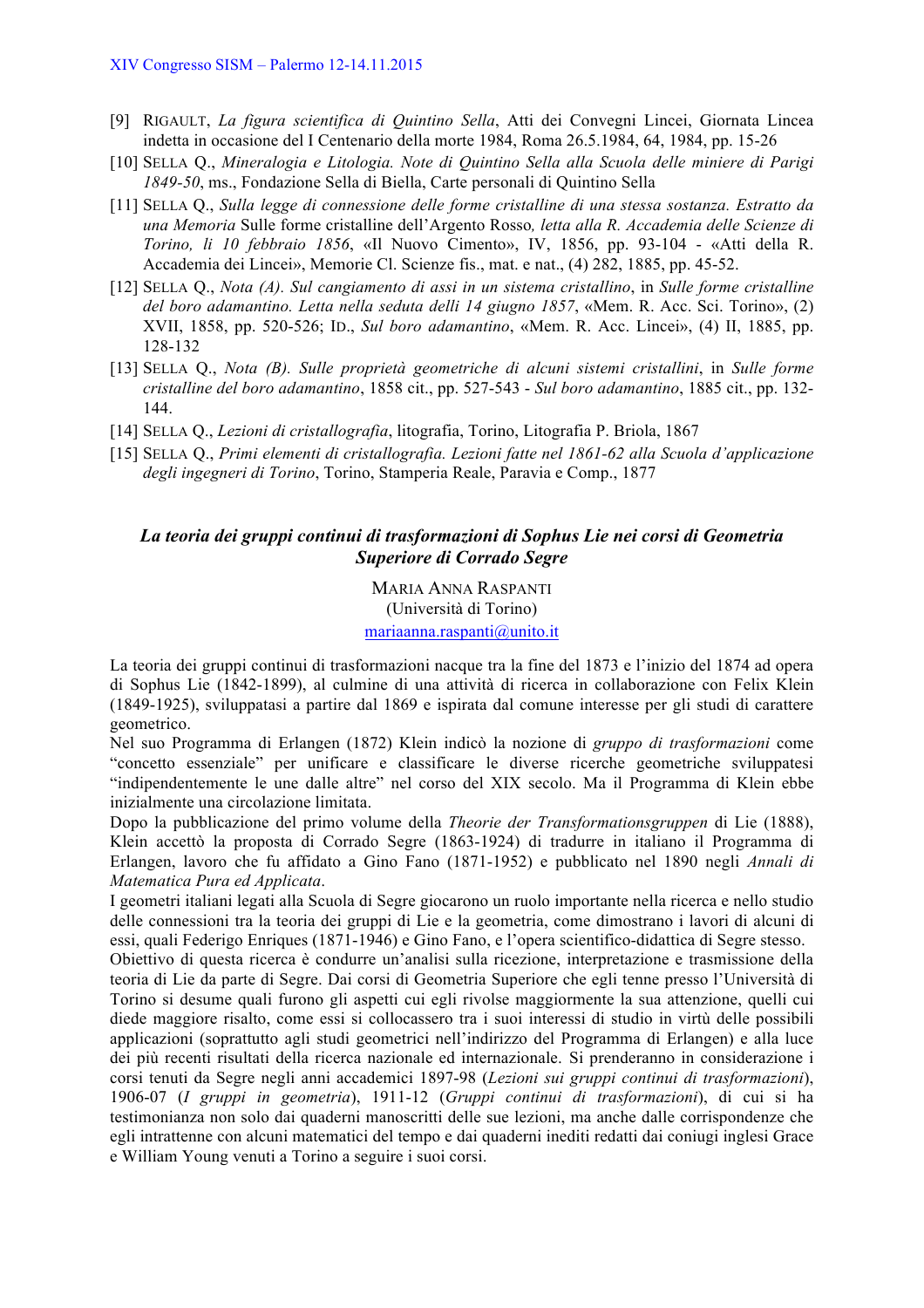#### **Bibliografia essenziale**

- Hawkins, T., *Emergence of the Theory of Lie Groups: An Essay in the History of Mathematics, 1869– 1926*, 2000, New York, Springer-Verlag, 2000.
- Hawkins, T., *Lie Groups and Geometry: the Italian Connection,* Rendiconti del Circolo Matematico di Palermo, Serie II, Supplemento N.36 (1994), pp. 185-206.
- Luciano, E., Roero, C. S., *From Turin to Göttingen: Dialogues and Correspondence,* Bollettino di Storia delle Scienze Matematiche, XXXII, 1, 2012, pp. 9-232.

*I quaderni manoscritti di Corrado Segre*, in *Fondo Segre*, Biblioteca Matematica "Giuseppe Peano", accessibili sul sito web a cura di L. Giacardi:

http://www.corradosegre.unito.it/quaderni.php

*Lettere a Guido Castelnuovo*, in *Archivio Guido Castelnuovo*, Accademia Nazionale dei Lincei, accessibili sul sito web a cura di P. Gario:

http://operedigitali.lincei.it/Castelnuovo/Lettere\_E\_Quaderni/presentazioneL4.htm

Notebooks of G. Chisholm and W. Young, in Papers of Professor William Henry Young and Grace Chisholm Young. Archives of the University of Liverpool.

# *Peano e Segre, curatori e promotori di riviste matematiche, 1890-1932*

CLARA SILVIA ROERO (Università di Torino)

# clarasilvia.roero@unito.it

Fra le varie attività di ricerca e di formazione di allievi, all'università di Torino, da parte di G. Peano e di C. Segre, un posto di rilievo ebbero i periodici di matematica, dei quali essi furono promotori, curatori e collaboratori.

Nella comunicazione si presenteranno gli scopi, le caratteristiche e gli stili della *Rivista di Matematica* (1891-1908), curata da Peano, e degli *Annali di Matematica Pura ed Applicata*, in particolare nel periodo 1880-1924, in cui Segre fu lettore, autore, collaboratore e membro del comitato direttivo. Attraverso fonti edite e inedite (come carteggi, schedari, cataloghi delle biblioteche personali, verbali, liste bibliografiche, ecc.) s'illustreranno le strategie editoriali, le relazioni internazionali, il pubblico degli autori e dei lettori, e gli esiti sulla ricerca e sull'insegnamento, nell'ambito degli interessi dei due capiscuola.

Un'attenzione specifica sarà dedicata alle sezioni di tipo bibliografico, alle recensioni, alle traduzioni, e agli accordi instaurati con periodici italiani e stranieri.

Si accennerà infine ai consigli e agli orientamenti, suggeriti da Peano e da Segre ai loro allievi, ricercatori e insegnanti, sulle riviste da prediligere, e alle scelte politiche compiute fra la prima

guerra mondiale e l'inizio del fascismo, prendendo come esempio paradigmatico il periodico milanese *Schola et Vita*, diretto da Peano e Nicola Mastropaolo.

# **Bibliografia essenziale**

Archivi del Dip. Mat. Univ. Torino: Fondo Peano-Vacca, Fondo Peano-Mastropaolo, Fondo Peano-Gliozzi; Fondo C. Segre; Archivi Segre-Ancona; Dip. Mat. Univ. Firenze: Fondo G. Toja.

- Bottazzini U., *Brioschi e gli Annali di Matematica,* in Lacaita C., Silvestri A. (eds.) Francesco Brioschi e il suo tempo, I Saggi, Milano, 2000, 71-84.
- Brigaglia A., Ciliberto C., Remarks on the relationsbetween the Italian and American schools of algebraic geometry in the first decades of the  $20<sup>th</sup>$  century, Hist. Math. 31, 2004, 310-319.
- Gario P., *Su alcune carte di Corrado Segre recentemente rinvenute*, Atti Acc. Scienze Torino, 123, 1989, 187-198.
- Lacaita C. G., *Francesco Brioschi 1884-1898*, in R. Simili (ed.), Scienziati, patrioti, presidenti. L'Accademia Nazionale dei Lincei (1874-1926), Bari 2012, 43-78.
- Luciano E., Roero C.S., Corrado Segre and his disciples. The construction of an international identity for the Italian School of Algebraic geometry, in L. Giacardi, S. Verra (eds.) Corrado Segre's Legacy: From the Past to the Present, c.s.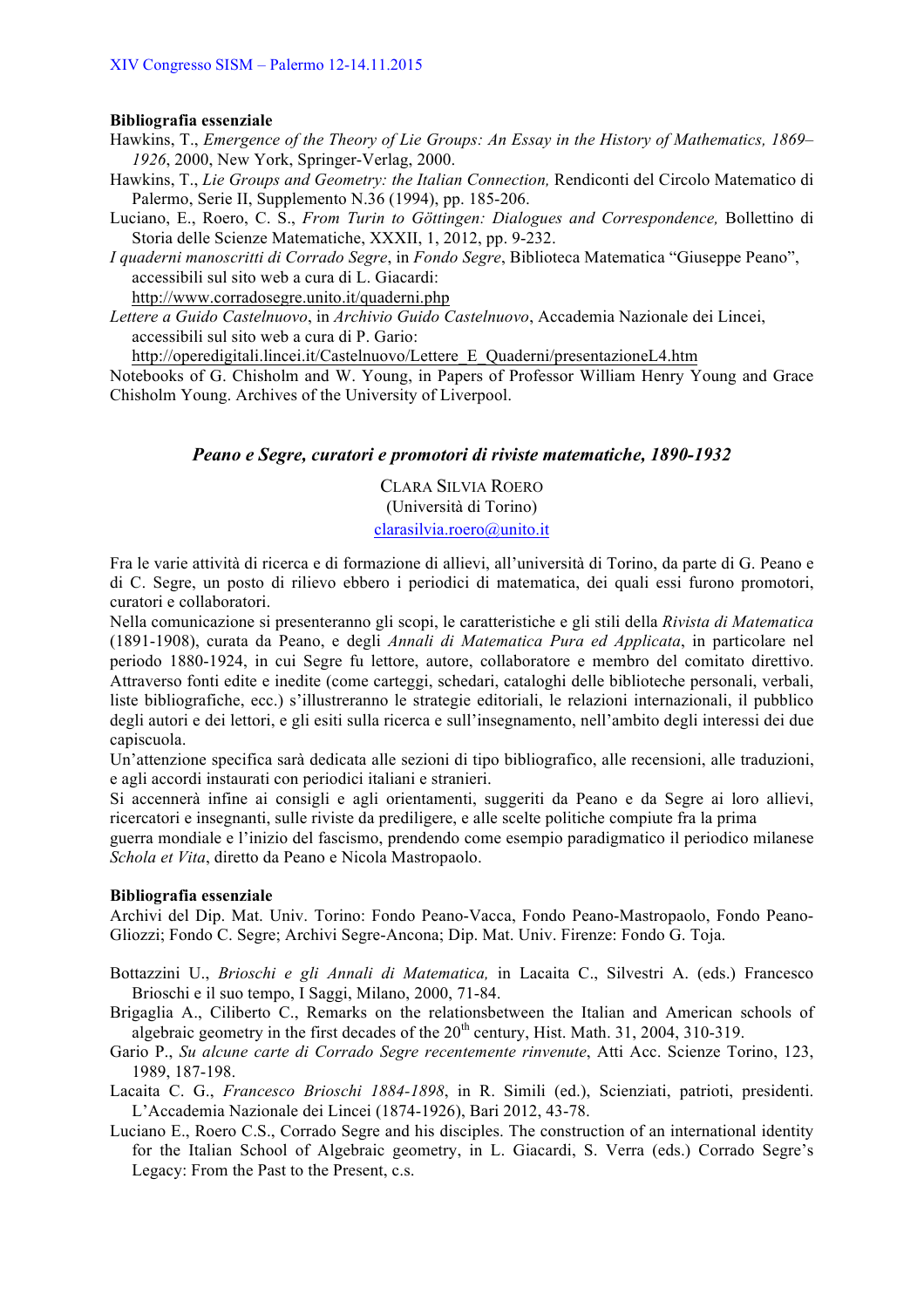# *Lie e i matematici italiani*

ENRICO ROGORA (Università di Roma) rogora@mat.uniroma1.it

In questa comunicazione si discute il contributo della teoria dei gruppi di trasformazioni alla nascita della geometria algebrica italiana e il contributo italiano alla teoria dei gruppi di trasformazioni.

Nella prima parte si approfondiscono i collegamenti tra l'approccio di Lie alla geometria delle equazioni differenziali e l'approccio della scuola italiana geometria algebrica. In entrambi gli approcci si tratta infatti di trovare il punto di vista dal quale l'oggetto delle ricerche appare, per dirla con Gibbs, nella sua maggiore semplicità: la geometria dello spazio dei getti con il gruppo delle trasformazioni di contatto nel caso delle equazioni differenziali; la geometria degli iperspazi proiettivi con il gruppo delle trasformazioni birazionali nel caso della geometria algebrica. Le relazioni tra le due teorie verrà approfondita attraverso le riflessioni contenute nei quaderni di Corrado Segre sulle equazioni  $\widehat{\text{differential}}$  e sui gruppi di trasformazioni<sup>2</sup> e nelle conferenze di Geometria di Enriques<sup>3</sup>.

Nella seconda parte si analizzano i contributi di Paolo Medolaghi e di Ugo Amaldi alla teoria dei gruppi di simmetria delle equazioni alle derivate parziali attraverso i loro scritti e la loro corrispondenza<sup>4</sup>, mettendo in luce il contesto nel quale si sviluppano le loro ricerche  $<sup>5</sup>$  e le ragioni per</sup> lo scarso seguito che ebbero queste ricerche, sia a livello internazionale che in Italia.

# *Dalla Statistica alla Probabilità: l'apporto di Karl Pearson*

FRANCA ROSSETTI

(Monza)

# rossetti.franca@fastwebnet.it

La comunicazione, partendo dalla nascita del concetto di correlazione e dei relativi strumenti operativi che hanno segnato il passaggio del secolo tra l'Ottocento e il Novecento, prende in considerazione il mutato significato del termine " Statistica" e, in particolare, la posizione di Karl Pearson.

Questi, combinando le sue capacità matematiche con gli interessi per la ricerca empirica tipici dell'epoca, ha dato vita, infatti, ad una nuova disciplina che ha costituito le basi della moderna Statistica: la " Statistica matematica", influenzando gli studi e le ricerche del XX secolo relative a questo settore.

Dai problemi inerenti la misurazione della contingenza e dell'associazione in generale, sensibile ai nuovi stimoli provenienti dal Calcolo delle probabilità, Karl Pearson ha proposto il test di Chi-Quadrato, che ora porta il suo nome, come strumento di indagine orientativa che coniuga probabilità e statistica in modo eccellente.

L'aspetto più prettamente matematico è emerso, però, con la scoperta dei " Momenti" che, dal punto di vista statistico gli hanno consentito lo studio della forma delle distribuzioni empiriche con il calcolo degli indici di asimmetria e di kurtosi.

Dal punto di vista del Calcolo delle probabilità, invece, tramite i primi quattro momenti centrali (rispetto alla media aritmetica) Karl Pearson è riuscito ad identificare inequivocabilmente quel sistema di curve noto col nome di " Curve di Pearson"; curve di densità di probabilità raggruppate in famiglie più piccole dai nomi noti e che ci rimandano a quanto appreso nel corso dei nostri studi e in diversi contesti: dalla curva Esponenziale, a quella Normale, dalla distribuzione Gamma a quella di Student, senza trascurare curve apprezzate anche in ambito economico quale, ad esempio la distribuzione di

<u> 1989 - Johann Stein, fransk politik (d. 1989)</u>

<sup>&</sup>lt;sup>2</sup> Corrado Segre, quaderni delle lezioni nn.: 11 (1897-98), 20 (1906-07); 34 (1920-21).<br><sup>3</sup> Enriques F., Conferenze di Geometria tenute nella regia università di Bologna, 1895, Tip. Lit. Luigi Pongetti.<br><sup>4</sup> Rogora E., Ug *MATEMATICA PRISTEM*, 2007, vol. 61, p. 38-48

Nastasi P., Rogora E., *Mon cher ami, Illustre professore*, 2007, Edizioni Nuova Cultura.<br><sup>5</sup> Rogora E., Developement of the theory of Lie groups in Bologna (1884-1900), in Cohen S. (ed.), *Mathematicians in Bologna 1861–1960*, 2012, Springer, pp. 415-426.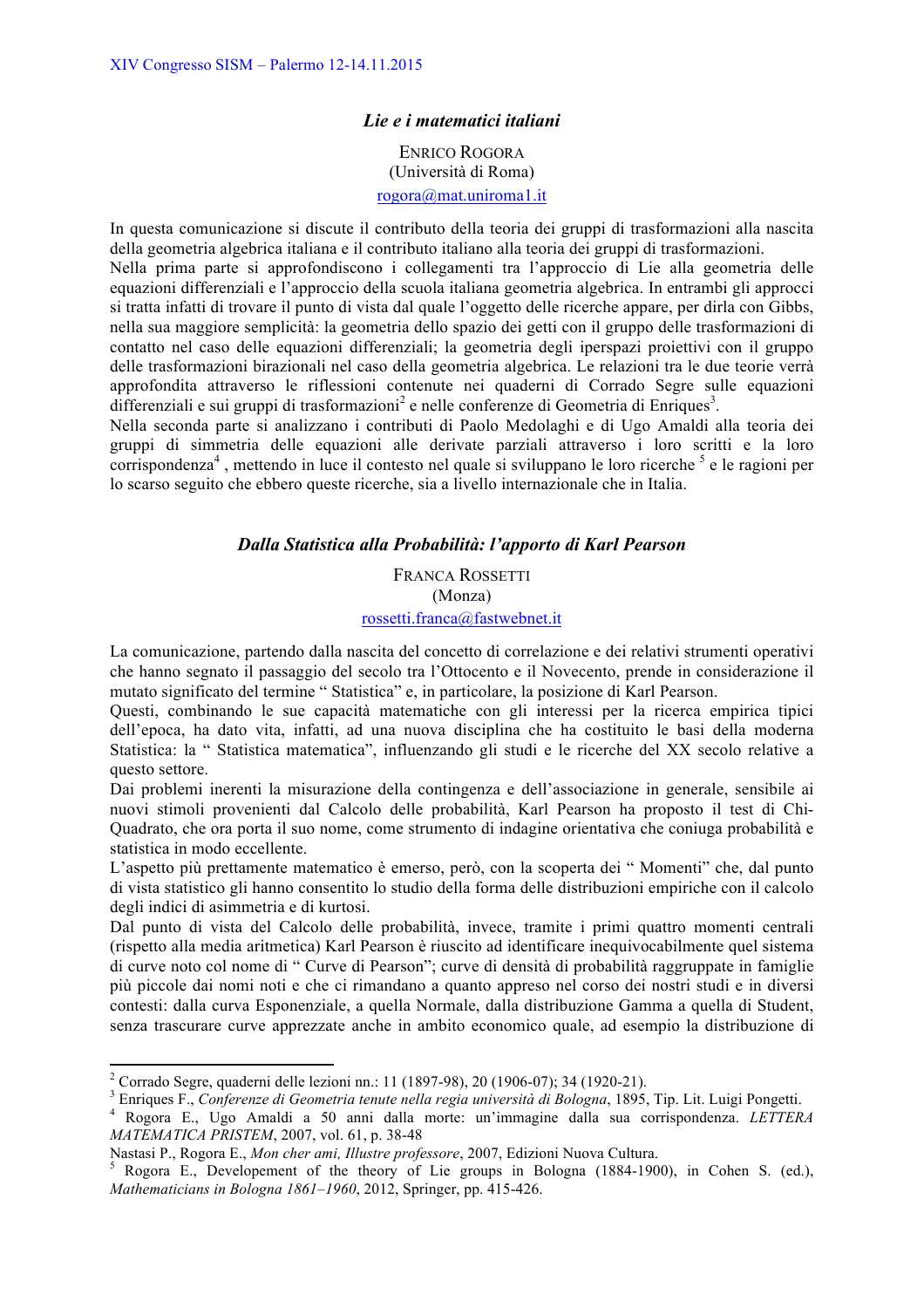Pareto utilizzata, dopo John Forbes Nash anche nella Teoria dei giochi quando occorre trovare la soluzione ottimale in situazioni non competitive, bensì cooperative.

#### **Bibliografia essenziale**

Landenna, Marasini, Ferrari : " Probabilità e variabili casuali", il Mulino 1997

A new family of distributions based on the generalized Pearson differential equation with some applications in: " Austrian Journal of statistics" Volume 39 (2010), Number 3, 259-278.

Claudio Giovanni Borroni : "Understanding Karl Pearson's influence on italian statistics in the early 20th century" in International Statistical Review (2009), 77,1,81-95

Tommaso Salvemini- Giovanni Girone : " Lezioni di statistica" Cacucci Editore 2000

Gianfranco Gambarelli : " La teoria dei giochi e le sue applicazioni" (2014) in Periodico di matematiche N.3, Volume 6, serie XI, pp. 51-86.

### *L'ultimo lavoro di Felice Casorati*

RICCARDO ROSSO (Università di Pavia) riccardo.rosso@unipv.it

L'ultimo lavoro di Felice Casorati, pubblicato nell'anno della sua morte — il 1890 – sulla prestigiosa rivista Acta Mathematica [1], è in realtà la traduzione, con aggiunte e modifiche, di un lavoro apparso qualche tempo prima nei Rendiconti dell'Istituto Lombardo [2] e riguarda una nozione di curvatura per le superficie che Casorati introdusse per affiancare quelle già utilizzate di curvatura Gaussiana e curvatura media. Motivo della pubblicazione di [1] non fu solo il maggior risalto internazionale che gli Acta potevano garantire ad un lavoro cui Casorati attribuiva molta importanza ma anche le reazioni a [2] che giunsero a Casorati da parte di diversi matematici tra cui: E. Beltrami, J. Boussinesq, E. Catalan, G. Peano, E. Pucci, L. Schläfli. Grazie all'esame di questa corrispondenza, in parte inedita, possiamo risalire ai motivi che spinsero Casorati a redigere [2] e quali punti di questo lavoro furono fraintesi. Discuteremo poi la fondatezza dei giudizi negativi sulla proposta di curvatura avanzata da Casorati e formulati da Catalan [3], Bianchi [4] e Terracini [5]. Esamineremo quale influenza ebbe il lavoro di Casorati sulla ricerca di von Lilienthal, a partire da [6]. Infine accenneremo al programma di ricerca che Casorati intendeva mettere in atto a partire da [2] e che fu lasciato incompiuto.

### **Bibliografia**

- [1] F. Casorati: Mesure de la courbure des surfaces suivant l'idée commune. Ses rapports avec les mesures de courbure Gaussienne et moyenne. *Acta Mathematica*, **14**, (1890-91), 95-110.
- [2] F. Casorati: Nuova definizione della curvatura delle superficie e suo confronto con quella di Gauss. *Rendiconti del R. Istituto Lombardo di Scienze e Lettere*, **22** (S. II), (1889), 335-346.
- [3] E. Catalan: Sur la courbure des surfaces. Lettre adressée à M. Casorati. *Acta Mathematica*, **15**, 191-192, (1891).
- [4] L. Bianchi: *Lezioni di Geometria Differenziale*. III Edizione, vol I, parte I. Zanichelli, Bologna, (1927).
- [5] A. Terracini: Le origini dei primi concetti di geometria differenziale. *Periodico di Matematiche*, **15** (S. IV), (1935), 1—21.
- [6] R. von Lilienthal: Zur Theorie des Krümmungsmaasses der Flächen. *Acta Mathematica*, **16**, (1892), 143-152.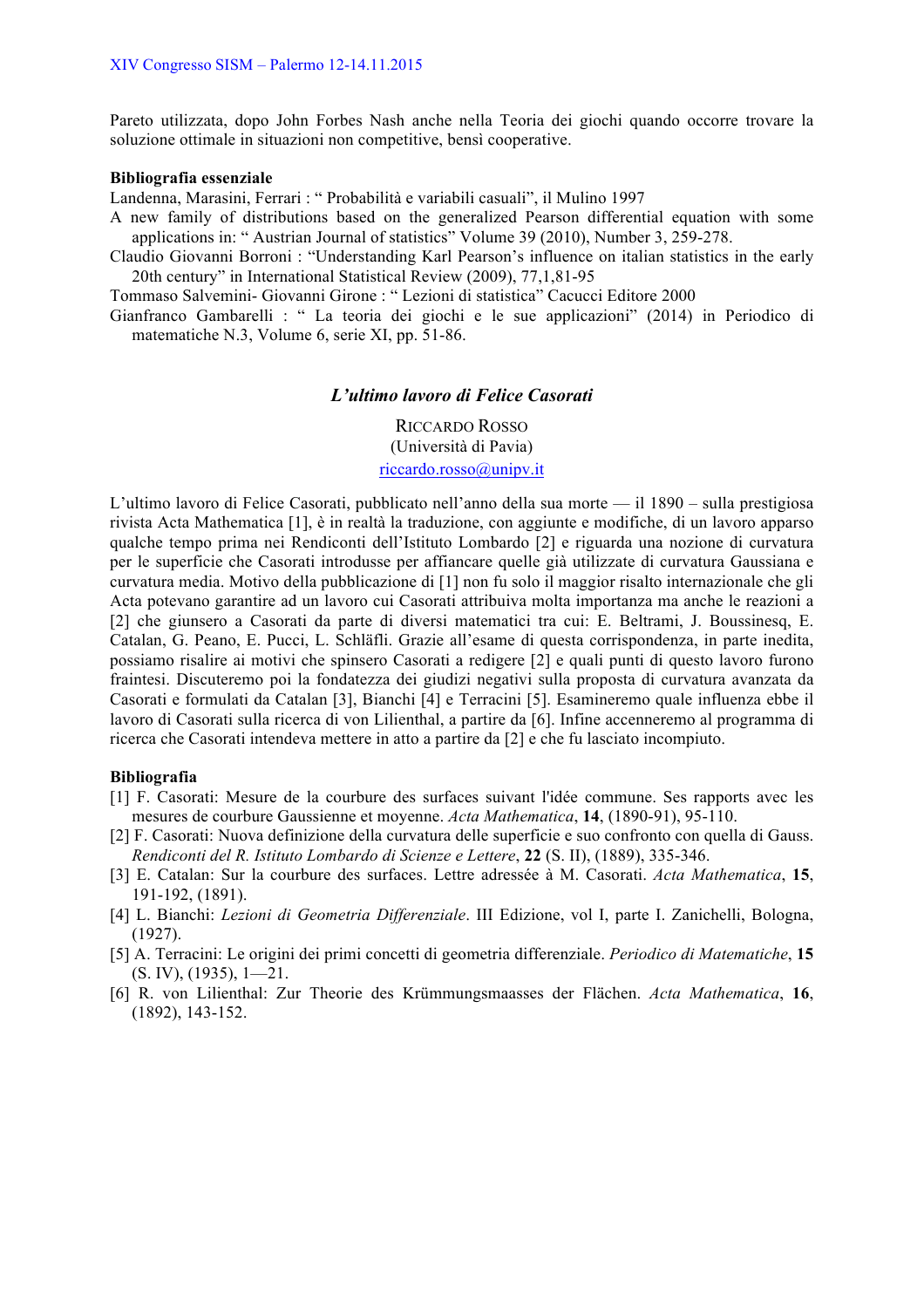### *Analisi sintattiche del testo degli Elementi di Euclide*

KEN SAITO (Osaka Prefecture University) ksaito@joy.hi-ho.ne.jp

Leggendo un'opera antica come gli *Elementi* di Euclide, siamo portati ad assumere che tutte le parole provengano dalla versione originale, cioè dall'autore stesso. Però, le varianti nei diversi testimoni (inclusi quelli in altre lingue come Arabo e Latino) ci insegnano che il testo critico stampato e diffuso contiene diverse proposizioni aggiunte o pesantemente rimaneggiate dalla posterità. Ma se i testimoni sono unanimi, si può (o si deve) assumere che il testo è genuino? Ovviamente non sempre, e in tal caso le analisi stilistiche possono servire a identificare i brani spuri. Per esempio, ritengo che i luoghi negli *Elementi* ai quali si trova una delle espressioni seguenti possono essere aggiunte posteriori. L'uso di qualche parola molto rara nell'opera.

L'uso di un participio di qualche verbo (come "dimostrare") nella forma maschile e plurale, che qualifica il soggetto implicito "noi".

In una frase condizionale, l'uso dell'indicativo futuro nella protasi (negli *Elementi*, sono prevalenti solo due forme: (1) "ἐάν + congiuntivo presente" nell'enunciato di teorema, e (2) "εἰ + indicativo presente" in altri casi.

La ricerca della prima di queste tre espressioni caratteristiche è facile se si possiede il testo digitalizzato. Per la seconda, bisogna fare (aver fatto) un'analisi morfologica per tutte le parole, e per la terza, diventa necessaria un'analisi della sintassi di ogni frase, che è proprio il mio progetto attuale.

Nella mia comunicazione farò vedere come i criteri citati sopra rendono sospette le proposizioni VII.31 e IX.13, a cui dipendono le proposizioni "celebri" degli *Elementi*, come IX.20 (numero dei numeri primi) e IX.36 (numero perfetto), la cui autenticità, per conseguenza, viene messa in dubbio.

# *La storia della matematica nei giornali di matematica per i giovani*

ANTONIO SALMERI (Università di Roma) salmeriantonio@tiscali.it

L'Italia ha un grande primato: i giornali di matematica per i giovani, nati per avvicinare i giovani alla matematica, soprattutto attraverso la sua storia.

Il giornale che incomincia ad occuparsi seriamente di storia della matematica, dopo la *Rivista di Matematica Elementare* di Giovanni Massa nel 1874 e de *Il Piccolo Pitagora* di Alberto Cavezzali nel 1883, è *Il Pitagora* di Gaetano Fazzari nel 1895. Il Fazzari fu uno dei primi a proporre l'inserimento dello studio della storia della matematica nella scuola *Il Pitagora* cessò le pubblicazioni nel 1919. Anche se con finalità un po' diverse nel 1897 inizia la pubblicazione il *Supplemento al Periodico di matematica* a cura di Giulio Lazzeri che interrompe le pubblicazioni nel 1918 unitamente al *Periodico di matematica*.

Con vita molto più breve nello stesso periodo vedono la luce *La Palestra scientifica* a cura di Vincenzo Giriodi ed *Il Tartaglia* di Pietro Caminati. Nel 1899 nasce a cura di Alberto Conti il *Bollettino di Matematiche e di Scienze Fisiche e Naturali*, ed a cura dello stesso Conti nel 1902 il *Bollettino di Matematica* di ben più alto livello. Seguono nel 1900 la *Rivista di Fisica, Matematica e Scienze Naturali* per iniziativa di Pietro Maffi e nel 1901 *Le Matematiche Pure ed Applicate, Superiori ed Elementari* a cura di Cristoforo Alasia, nel 1920 la *Rassegna di Matematica e Fisica*, nel 1922 *La Matematica Elementare* a cura di Giacomo Candido, nel 1925 a cura di Domenico Palermo e Attilio Zappalà la *Rivista di Matematica pura ed applicata per le scuole medie*, nel 1927 a cura di Marseguerra, Cavallaro e Zappalà il *Giornale di Matematica e Fisica della Scuola Media*, nel 1948 a cura di Giuseppe Spinoso *Angolo Acuto*. Queste riviste, alcune di brevissima durata, si occuparono soprattutto di questioni da risolvere, con pochi cenni di storia della matematica. Nel 1952, come supplemento di Archimede, nasce *La Scienza per i Giovani*, diventata poi *La Scienza e i Giovani*, a cura di Roberto Giannarelli e Biagio Giannelli, che, oltre ad articoli di divulgazione e questioni da risolvere, si occupa soprattutto di "Storia della Matematica", essa ha vita sino al 1963.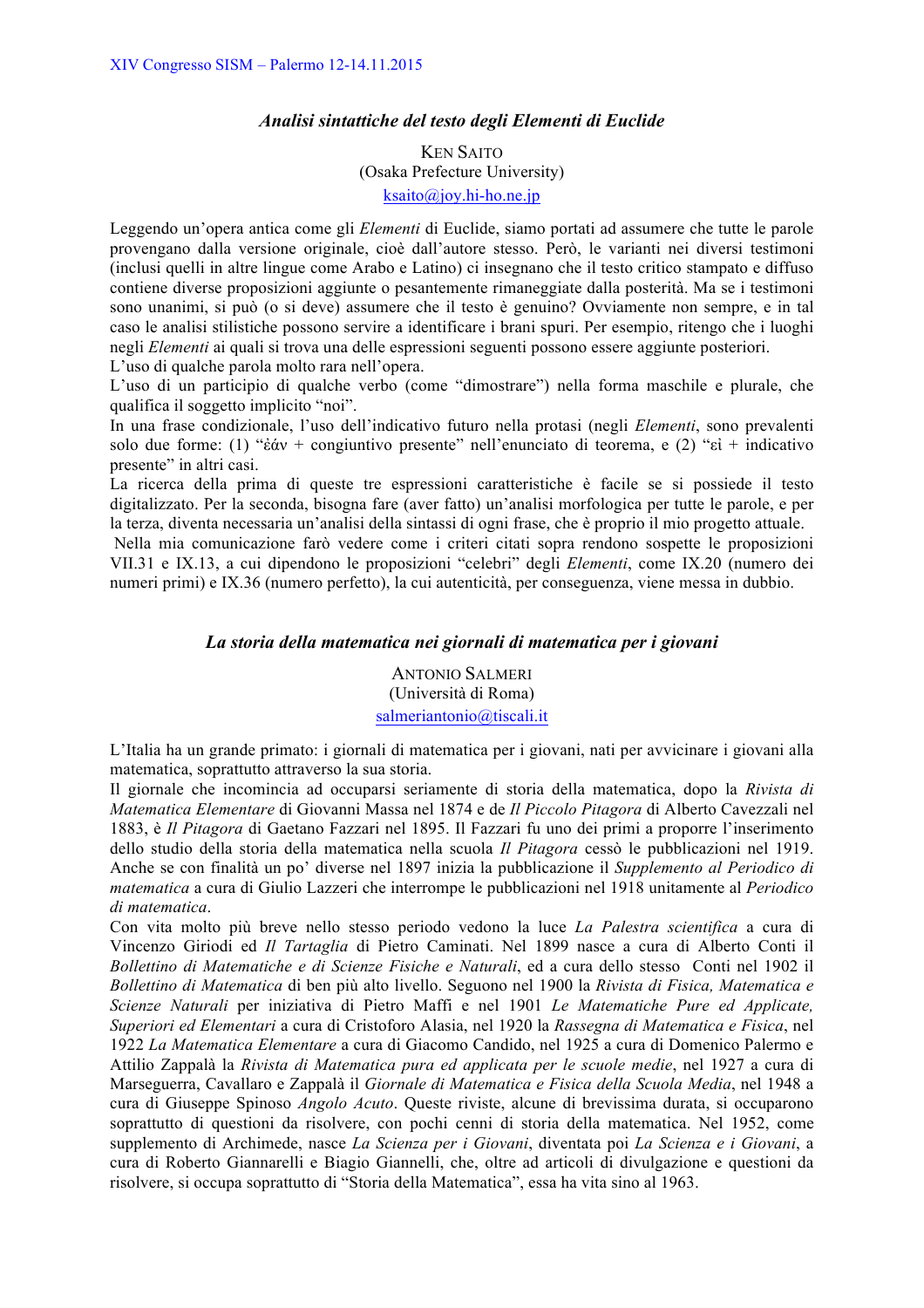Poi si ha un lunghissimo intervallo di tempo nel quale non si hanno più giornali di matematica per i giovani, sino a quando nel 2007 su iniziativa di giovani studenti delle scuole pre universitarie nasce *Xlatangente* con redazione presso il Dipartimento di Matematica "F. Enriques" di Milano e subito dopo nel 2011 vede la luce on-line, e quindi accessibile a tutti, *Euclide. Giornale di matematica per i giovani, WWW.Euclide-scuola.org.* 

Questo giornale, oltre ad articoli di storia della matematica, storia delle società di matematica, pubblica articoli scritti da studenti, dalle primarie alle superiori, questioni da risolvere, memorie sulla scuola del tempo che fu, ma soprattutto, argomento di notevole interesse per gli storici, gli indici delle principali riviste di matematica.

### **Riferimenti**

Candido. G, "Il giornalismo matematico in Italia", Atti del 3° Congresso dell'Associazione Mathesis, Napoli, anno 1903.

Cavallaro, V. G. , "Storia del giornalismo matematico italiano", Il Bollettino di Matematica, anno 1930.

Salmeri, A., "Storia del giornale Angolo Acuto", Euclide, anno 2012, n. 11.

Salmeri A.. "I giornali di matematica per i giovani". Periodico di Matematiche, s. XI, 5 (I), 51-64, anno 2013

# *Archivio Luigi Cremona. È stata completata l'implementazione dei materiali nel sito www.luigi-cremona.it: una relazione*

PAOLA TESTI SALTINI (Università di Milano) paola.testi@unimi.it

Risale al 2010 il momento in cui il Legato Itala Cremona Cozzolino (LICC) dell'Istituto Mazziniano di Genova è stato digitalizzato e affidato ad alcuni storici della matematica perché la sua fruizione fosse resa possibile in rete.

Da allora è stato aperto il sito www.luigi-cremona.it (ne ho riferito alla Società nel Congresso di Brescia del novembre 2012) sul quale sono stati via via implementate le schede relative al materiale conservato nel Fondo e aggiunto nuovo materiale di corredo.

Tale materiale appare interessante sotto differenti punti di vista: innanzi tutto quello della storia civile (i legami di Luigi Cremona con esponenti del movimento mazziniano non sono di poco conto e non sono ancora stati analizzati), quello della storia istituzionale della matematica (Luigi Cremona ha contribuito alla fondazione della scuola geometrica italiana ed è stato fortemente impegnato nella costruzione del sistema universitario e in genere scolastico dopo l'Unità), ma anche quello più strettamente legato alla storia cosiddetta "interna" della matematica (la corrispondenza con matematici italiani e stranieri sembra contenere elementi di un qualche interesse al proposito).

Ora, terminato il lavoro di ricognizione e di primo riordino, quello che resta da fare è controllare il materiale già pubblicato sul sito e crearne mappe di facile utilizzo.

La speranza è quella di allargare il gruppo di lavoro che ha curato fin qui il sito coinvolgendo colleghi che, a partire dalla trascrizione dei documenti, pubblichino in prima persona articoli di ricerca storica e/o si facciano punto di riferimento per chi voglia sfruttare al meglio il materiale presente sul sito.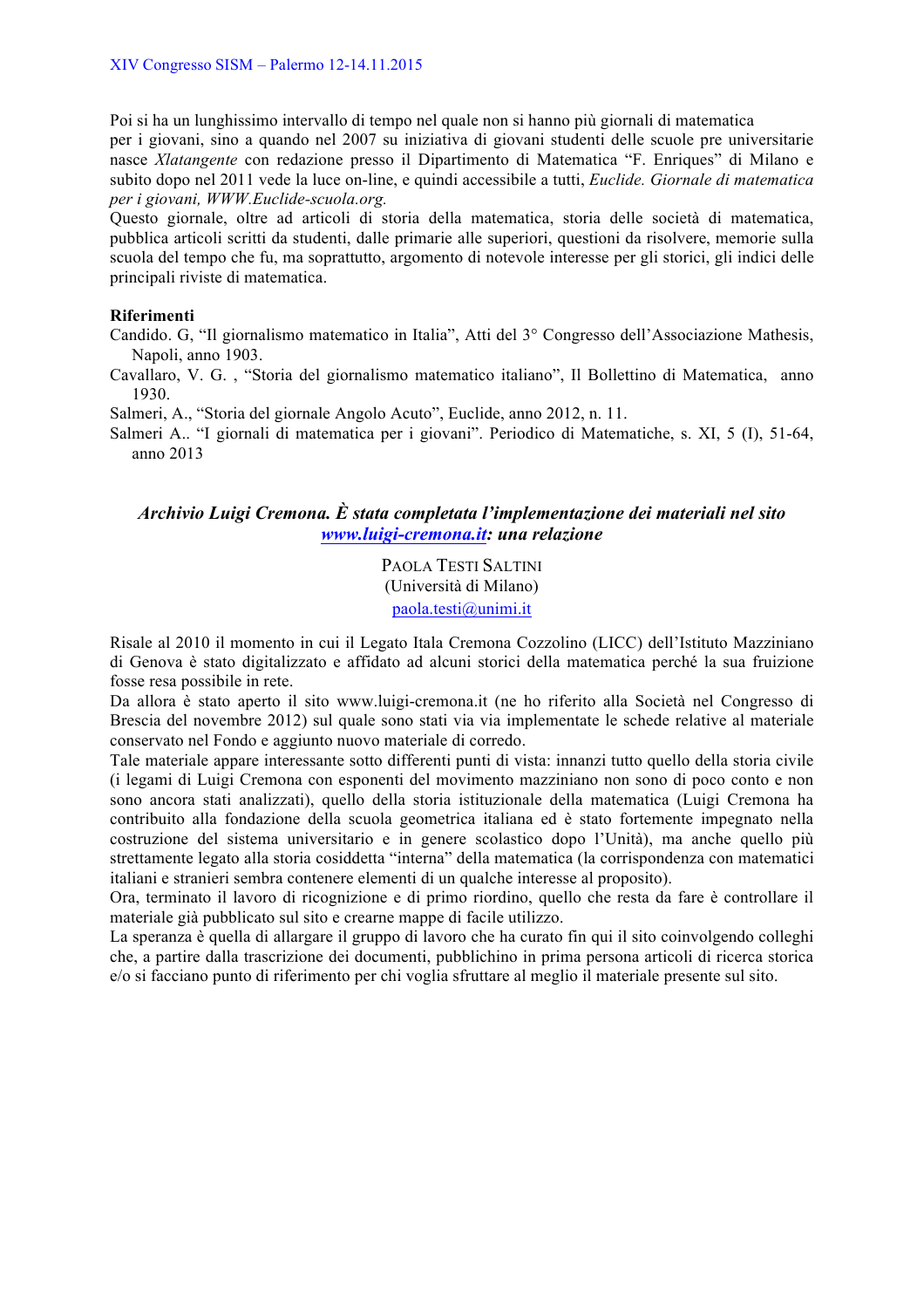### *La prova di matematica negli esami di licenza liceale in Italia (1860-1893)*

ROBERTO SCOTH (Università di Cagliari) robertoscoth@unica.it

Una delle tante spinose questioni che la scuola secondaria italiana dovette affrontare nei primi decenni post-unitari fu quella riguardante la gestione degli esami di licenza. Risultati largamente insoddisfacenti, disparità nei giudizi, normative farraginose e talvolta abusi e brogli, avevano posto questi esami al centro di un dibattito che aveva coinvolto insegnanti, esponenti politici e uomini di cultura. In questo mio intervento tratterò alcuni aspetti riguardanti le prove scritte di matematica negli esami di licenza liceale cercando di analizzare, alla luce dei documenti ufficiali e della critica dell'epoca, le cause del generale insuccesso che le contraddistinse.

#### **Bibliografia essenziale**

Bollettino Ufficiale del Ministero della Pubblica Istruzione. 1875-1890.

- BUSTELLI, Antonio Maria. 1879. A proposito dei Temi di matematica per gli Esami di Licenza liceale nelle sessioni di luglio e ottobre 1878, Lecce, Tipo-Litografia Salentina;
- FORTINA, Giovanni. 1869. *Un poco di storia intorno agli esami liceali del 1869*, Cagliari, Tip. Alagna;
- GIACARDI, Livia, SCOTH, Roberto. 2014. *Secondary School Mathematics Teaching from the Early Nineteenth Century to the Mid-Twentieth Century in Italy*. In Karp, A., Schubring, G. (Eds.), *Handbook on the History of Mathematics Education*, Springer Science + Business Media, New York, pp. 201-228;
- Ginnasio-Liceo Azuni. 1880. *Il R. Ginnasio-Liceo Azuni di Sassari nell'Anno Scolastico 1878/79*, Sassari, Dessì;
- Giunta Esaminatrice per la Licenza Liceale. (s.d.). *Sessione ordinaria dell'anno 1867*, (s.l.);
- Liceo-ginnasiale Torquato Tasso. 1875. *Il Liceo-ginnasiale Torquato Tasso nell'anno scolastico 1874/75*, Salerno, Migliaccio;
- Liceo-ginnasiale Torquato Tasso. 1878. *Il Liceo-ginnasiale Torquato Tasso nell'anno scolastico 1876/77*, Salerno, Tip. Nazionale;
- MOLLAME, Vincenzo. 1878. *Le matematiche e gli studi liceali in Italia. Osservazioni e proposte*, Napoli, Tip. dell'Accademia Reale delle Scienze;
- PISANI, Emanuele. 1870. *I probabili resultati d'una inchiesta sugli esami liceali. Studi pratici e voti all'innalzamento dell'istruzione primaria in Italia*, Modica, Stamp. La Porta;
- Relazione generale. 1865. *Sulle condizioni della pubblica istruzione nel Regno d'Italia. Relazione generale presentata al Ministro dal Consiglio Superiore di Torino*, Milano, Stamp. Reale;
- SCOTH, Roberto. 2014. L'insuccesso in matematica e la questione degli esami di licenza nella Scuola Secondaria italiana dell'Ottocento. In: Ferrara F., Giacardi L., Mosca M., (cur.), Conferenze e Seminari dell'Associazione Subalpina Mathesis 2013-2014, Kim Williams Books, Torino, pp. 213- 233.

#### *ProbabilMENTE: Distribuzioni, mediane, e altro ancora…*

VERENA ZUDINI (Università di Trieste) vzudini@units.it

Ritrovata in forma di manoscritto, l'opera *Kollektivmasslehre* fu pubblicata postuma, suscitando sorpresa in quanto nulla si sapeva della sua esistenza; tuttora rimane un classico poco conosciuto della statistica matematica. Essa si deve al tedesco Gustav Theodor Fechner (1801-1887), noto come fisico e filosofo e, a buon diritto, annoverato fra gli statistici del XIX secolo (Heidelberger, 2001).

Nell'ambito delle ricerche di Fechner, la statistica fa la sua prima importante comparsa negli *Elemente der Psychophysik* (1860), dove viene espresso l'intendimento di misurare le sensazioni e di sviluppare una scienza della psicofisica quantitativa, raggiungendo il massimo risultato con la formulazione della